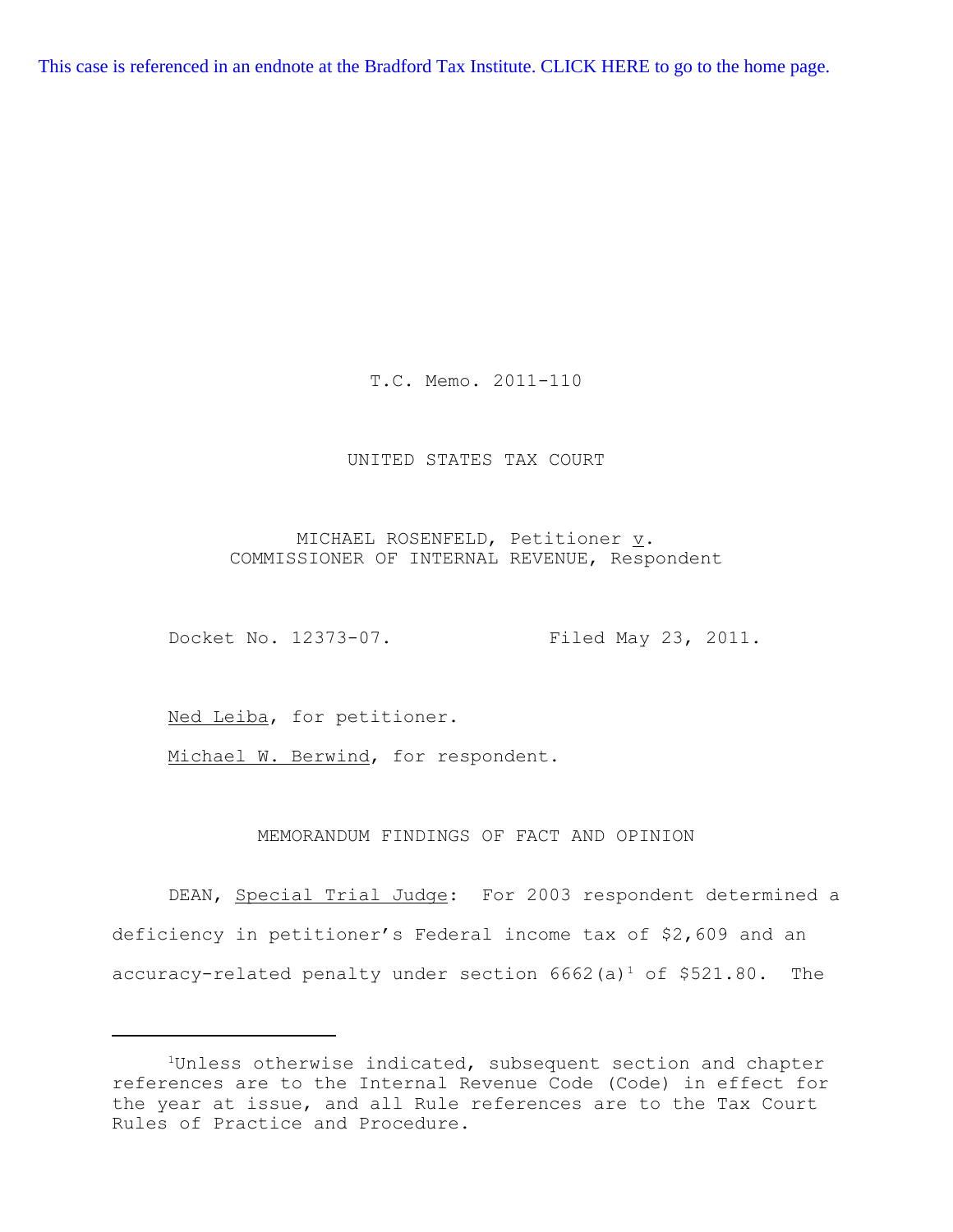issues for decision<sup>2</sup> are whether petitioner: (1) Was an independent contractor or a common law employee of the British Consulate General (BCG) in 2003; (2) overcontributed to a simplified employee pension (SEP) plan; (3) is liable for the excise tax under section 4973(a) for excess SEP plan contributions; and (4) is liable for the accuracy-related penalty under section 6662(a).

#### Preliminary Matters

Respondent seeks to introduce into evidence the United States Engaged Staff Handbook (Handbook) issued in 2002 by the British Embassy in Washington D.C. as Exhibit 15-R.<sup>3</sup> Petitioner objects to the admission of the Handbook on the grounds that it would cause confusion of the issues and constitutes hearsay. Respondent contends that the Handbook is admissible under the exception to the hearsay rule under rule 807 of the Federal Rules

<sup>2</sup>Petitioner presented no evidence and made no argument with respect to expenses reported on Schedule C, Profit or Loss From Business, that included deductions for business expenses and expenses associated with the business use of his home; the Court deems these issues conceded. See Money v. Commissioner, 89 T.C. 46, 48 (1987); Stutsman v. Commissioner, T.C. Memo. 1961-109. Petitioner's deduction for self-employed health insurance is a computational adjustment to be determined consistent with this opinion.

<sup>3</sup>Respondent proffered a document as a copy of the Handbook, introduced as Exhibit 4-R, obtained from a Web site during the course of his examination of petitioner's 2003 Federal income tax return. Petitioner has not stipulated its authenticity, nor has respondent provided testimony or otherwise credible evidence to demonstrate its authenticity. Accordingly, this document is inadmissible.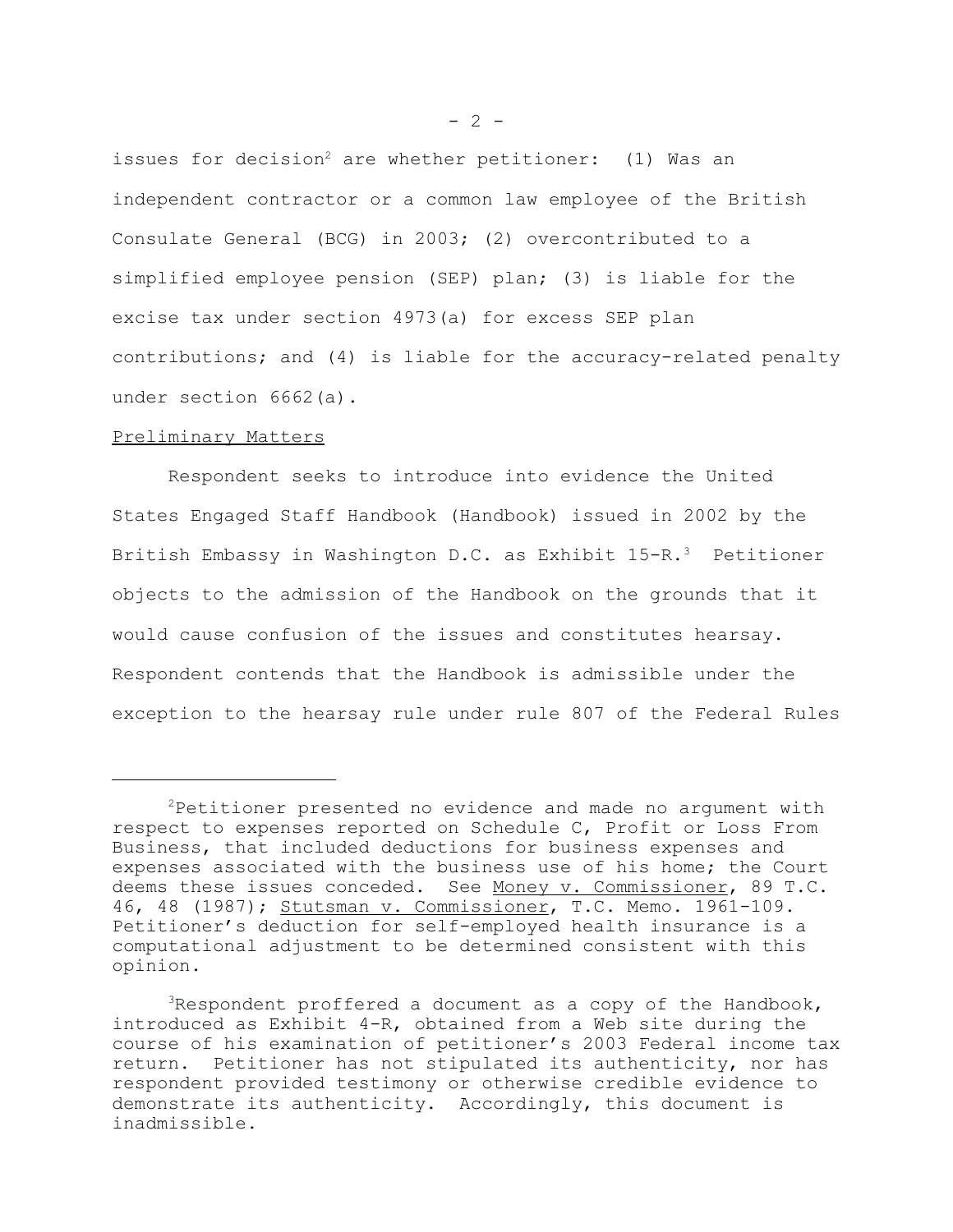of Evidence, or in the alternative, under rule 106 of the Federal Rules of Evidence.4

The Court need not and does not decide whether the Handbook is admissible under rule 807 or 806 of the Federal Rules of Evidence. Because the Court finds for respondent without it, the Court need not consider the Handbook in reaching a decision.<sup>5</sup>

# FINDINGS OF FACT

Some of the facts have been stipulated and are so found. The stipulations of fact and the exhibits received into evidence are incorporated herein by reference. When petitioner filed his petition, he resided in California.

I. Petitioner's Employment History

Petitioner graduated from the University of Southern California with a master's degree in journalism and has worked as a corporate marketing executive, financial writer, and journalist for over 20 years. In 1985 he started his own consulting

<sup>&</sup>lt;sup>4</sup>Respondent raised, in his pretrial memorandum, the possibility that the Handbook is admissible under the hearsay exception of Fed. R. Evid. 803(6). Respondent did not set forth the argument in his pretrial memorandum or offer argument post trial. The argument is deemed conceded. See Money v. Commissioner, supra at 48.

<sup>&</sup>lt;sup>5</sup>Petitioner's proffer of a copy of a Handbook, issued in 2005, as evidence to provide context to the Handbook issued in 2002 is rendered moot.

Respondent reserved a hearsay exception to petitioner's letter of appointment in the event the Handbook was not received into evidence. Because the Court's decision is unaffected by the Handbook, the Court finds that it is not unfair to consider the letter of appointment without the "context" of the Handbook.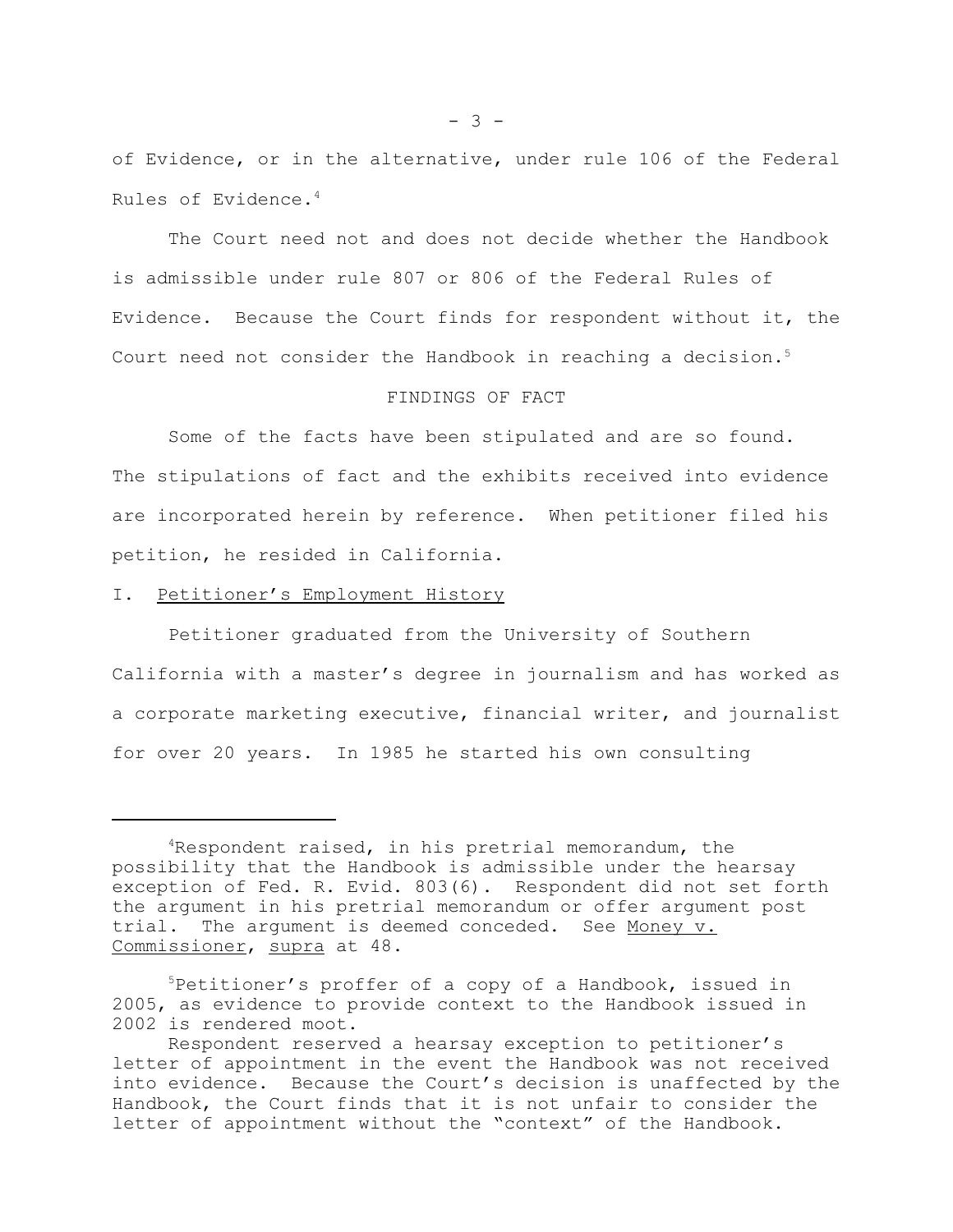business, representing clients in a variety of professional services. In 1994 he left his consulting business to work in corporate communications and marketing. In 1999 he reestablished his business, and he continues to work as a consultant for his business.

In July or August 2003, in an effort to expand into the British investment community, petitioner met with the deputy consul general, Brian Conley (Mr. Conley), of the BCG in the United States. During the meeting Mr. Conley indicated that the BCG might be interested in using petitioner's services to promote British companies seeking to invest in the United States and to assist U.S. companies interested in investing in the United Kingdom.

After several meetings discussing petitioner's qualifications, the BCG formally offered petitioner a full-time appointment for a 3-year defined term. Petitioner signed a letter of appointment (letter) dated September 22, 2003, and was appointed at the level of "Trade Officer Grade US8". The letter provided for annual increases to his salary dependent upon satisfactory services, as determined by the BCG. The award of an annual increase could be "withheld or withdrawn for reasons of discipline or inefficiency".

The BCG, as a foreign employer of a U.S. citizen, categorized petitioner as self-employed "for tax purposes". The

 $- 4 -$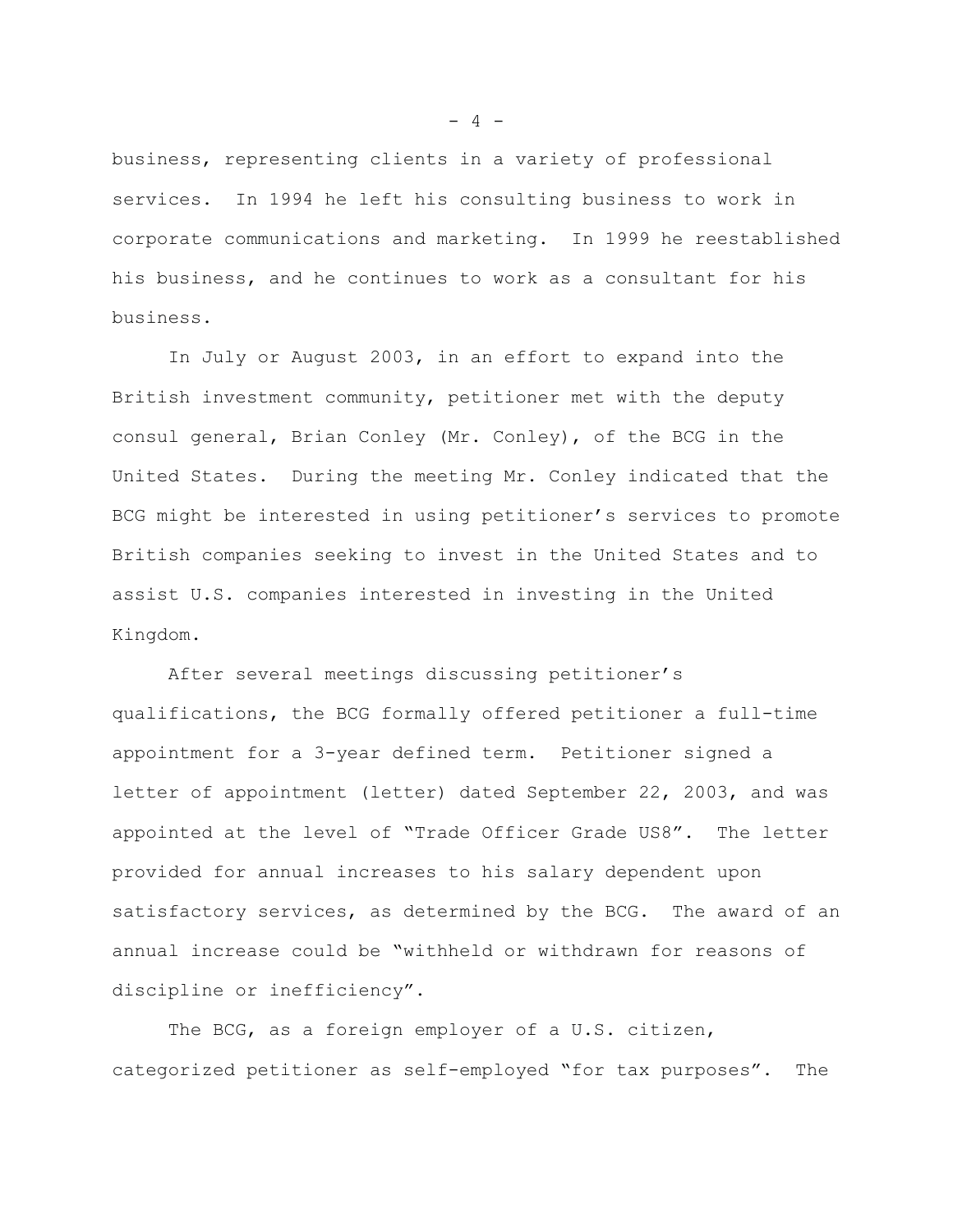BCG did not withhold taxes from petitioner's salary, and petitioner was responsible for all Federal, State, and local taxes and for self-employment taxes.

## II. The Deficiency

Petitioner timely filed a Form 1040, U.S. Individual Income Tax Return, for 2003. On Schedule C, petitioner reported total gross receipts of \$109,926, total expenses of \$37,280, and business use of home expenses of \$6,783 for his "financial journalist corporate relations consultant" (consultant) business. As a self-employed individual, petitioner contributed to an SEP plan on the basis of his consultant earnings. Petitioner reported gross receipts from the BCG on Schedule C and also contributed to an SEP plan on the basis of these earnings.<sup>6</sup> In 2003 he contributed \$12,242 to his SEP plan.<sup>7</sup>

In the notice of deficiency respondent determined in pertinent part that petitioner was: (1) A common law employee of the BCG and consequently was not entitled to report gross receipts and expenses associated with his work for the BCG on

 $-5 -$ 

<sup>6</sup>The record does not indicate whether petitioner established two separate SEP plans–-one for his consulting firm earnings and one for his BCG earnings. Petitioner testified, however, that he believed that the BCG was a client of his consulting firm and there is no indication that he established a separate SEP plan for his BCG earnings in 2003.

<sup>7</sup>Petitioner testified that he "was fairly successful" at fully funding his SEP plan each year, and in fact petitioner's counsel represented that he did fully fund his SEP plan for 2003.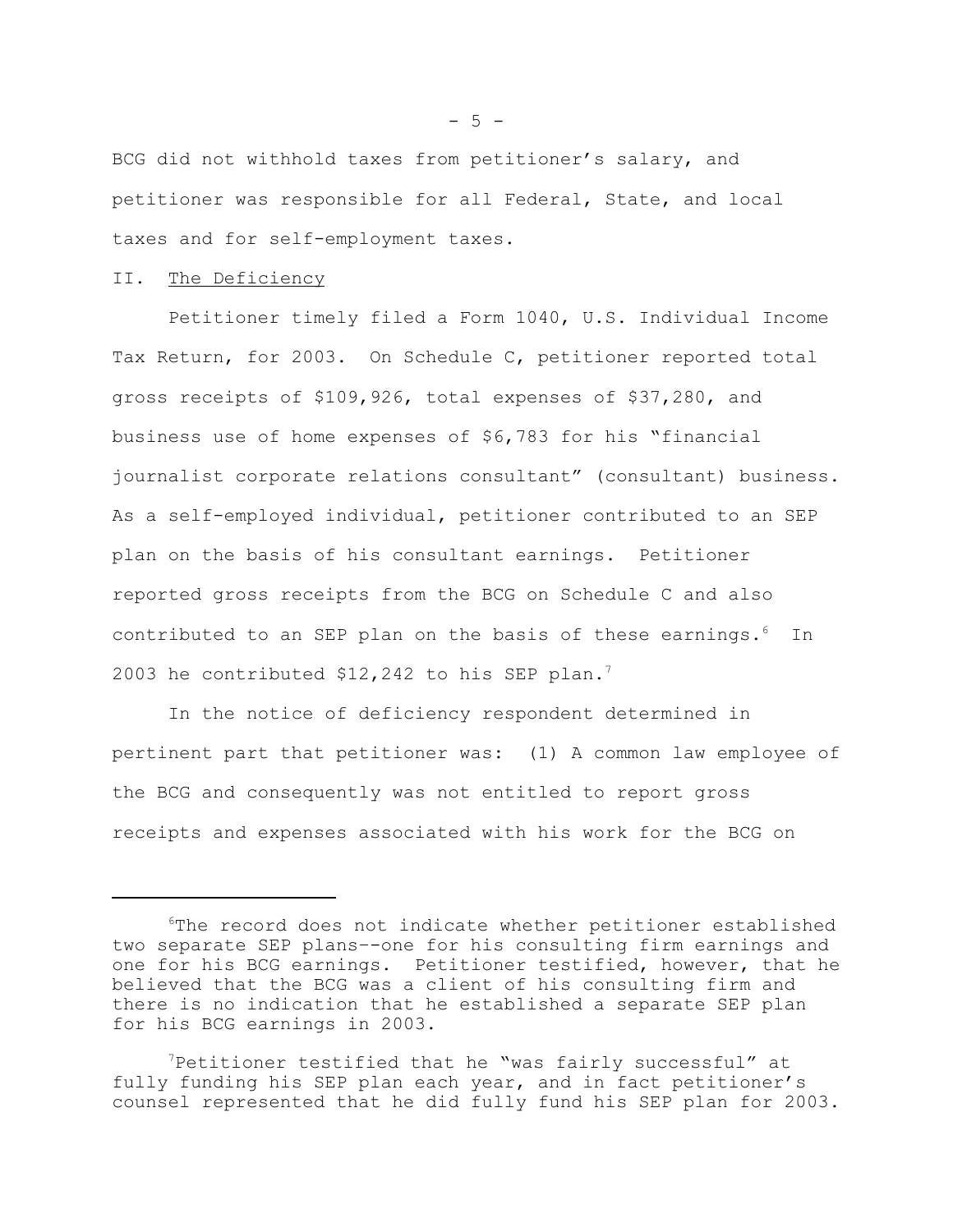Schedule C for 2003; (2) subject to an excise tax pursuant to section 4973 for excess contributions to an SEP plan for 2003; and (3) liable for the accuracy-related penalty under section 6662(a) for 2003.

#### OPINION

#### I. Burden of Proof

Petitioner has moved to shift the burden of proof to respondent, maintaining that he has satisfied the requirements under section 7491(a). Section 7491(a)(1) provides that, subject to certain limitations, where a taxpayer introduces credible evidence with respect to a factual issue relevant to ascertaining the taxpayer's tax liability, the burden of proof shifts to the Commissioner with respect to that issue.

In a case where the standard of proof is based on a preponderance of the evidence, as it is here, the Court may decide the case on the weight of the evidence and need not decide it on an allocation of the burden of proof. See FRGC Inv., LLC v. Commissioner, 89 Fed. Appx. 656 (9th Cir. 2004), affg. T.C. Memo. 2002-276; Knudsen v. Commissioner, T.C. Memo. 2007-340.

The Court, therefore, need not and does not decide the allocation of the burden of proof under section 7491(a). The outcome of this case is decided on the preponderance of the evidence and thus is unaffected by section  $7491.$  See FRGC Inv., LLC v. Commissioner, supra. Petitioner's motion will be denied.

 $- 6 -$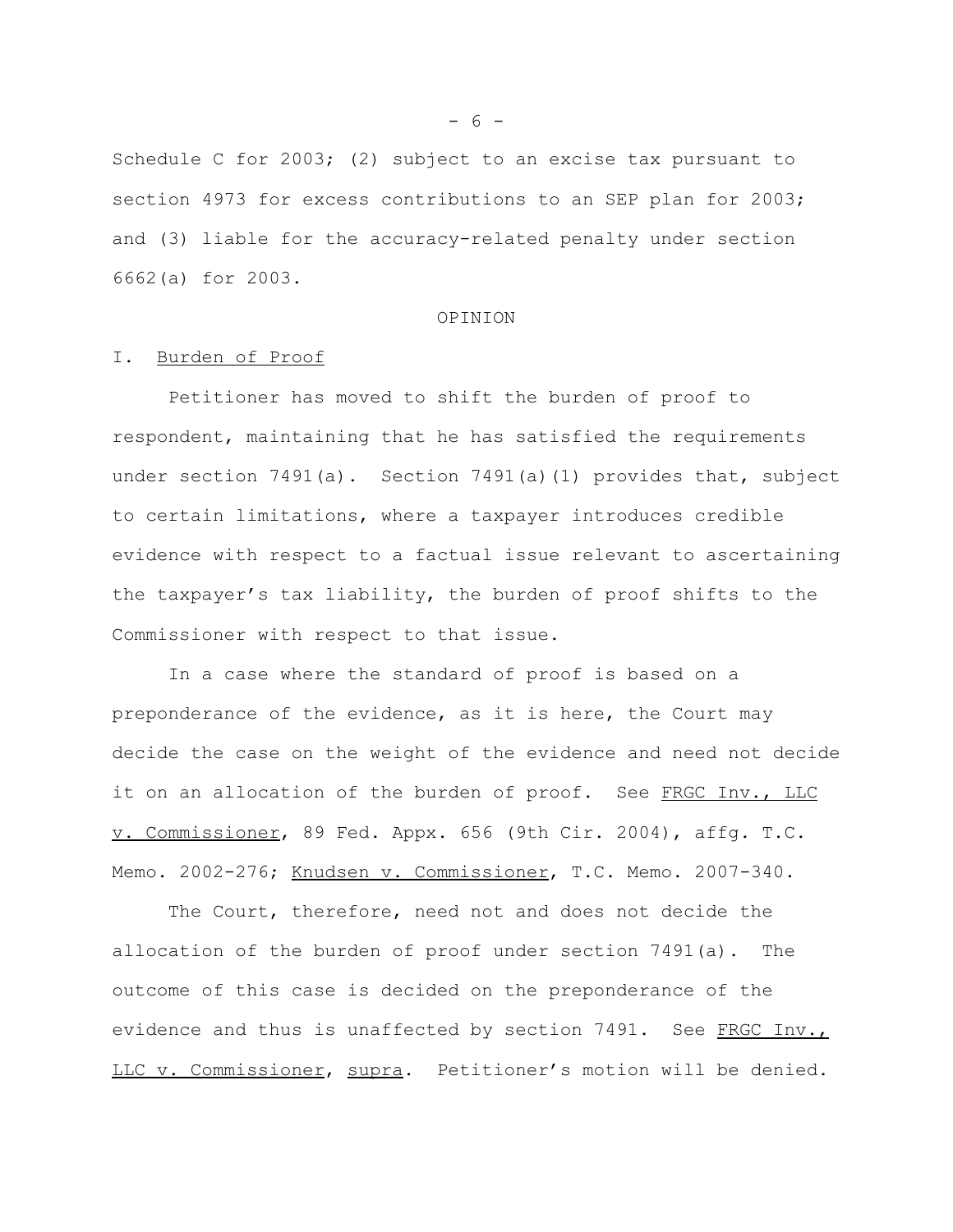- 7 -

### II. Petitioner's Employment Status

The term "employee" is not defined in the Code. Consequently, whether an individual is a common law employee is a factual question that depends on the application of common law concepts. See Nationwide Mut. Ins. Co. v. Darden, 503 U.S. 318, 322-323 (1992); Weber v. Commissioner, 103 T.C. 378, 386 (1994), affd. per curiam 60 F.3d 1104 (4th Cir. 1995); Profl. & Exec. Leasing, Inc. v. Commissioner, 89 T.C. 225, 232 (1987), affd. 862 F.2d 751 (9th Cir. 1988). Among the relevant factors in determining the substance of an employment relationship are: (1) The degree of control exercised by the principal over the details of the individual's work; (2) the taxpayer's investment in facilities; (3) the taxpayer's opportunity for profit or loss; (4) permanency of the relationship between the parties; (5) the principal's right of discharge; (6) whether the work performed is an integral part of the principal's business; (7) what relationship the parties believe they are creating; and (8) the provision of employee benefits. Nationwide Mut. Ins. Co. v. Darden, supra at 323-324; Weber v. Commissioner, supra at 387; Profl. & Exec. Leasing, Inc. v. Commissioner, supra at 232-233; sec. 31.3121(d)-1(c)(2), Employment Tax Regs. (setting forth criteria for identifying common law employees). No one factor is determinative. Cmty. for Creative Non-Violence v. Reid, 490 U.S. 730, 752 (1989). Instead, all aspects of the relationship must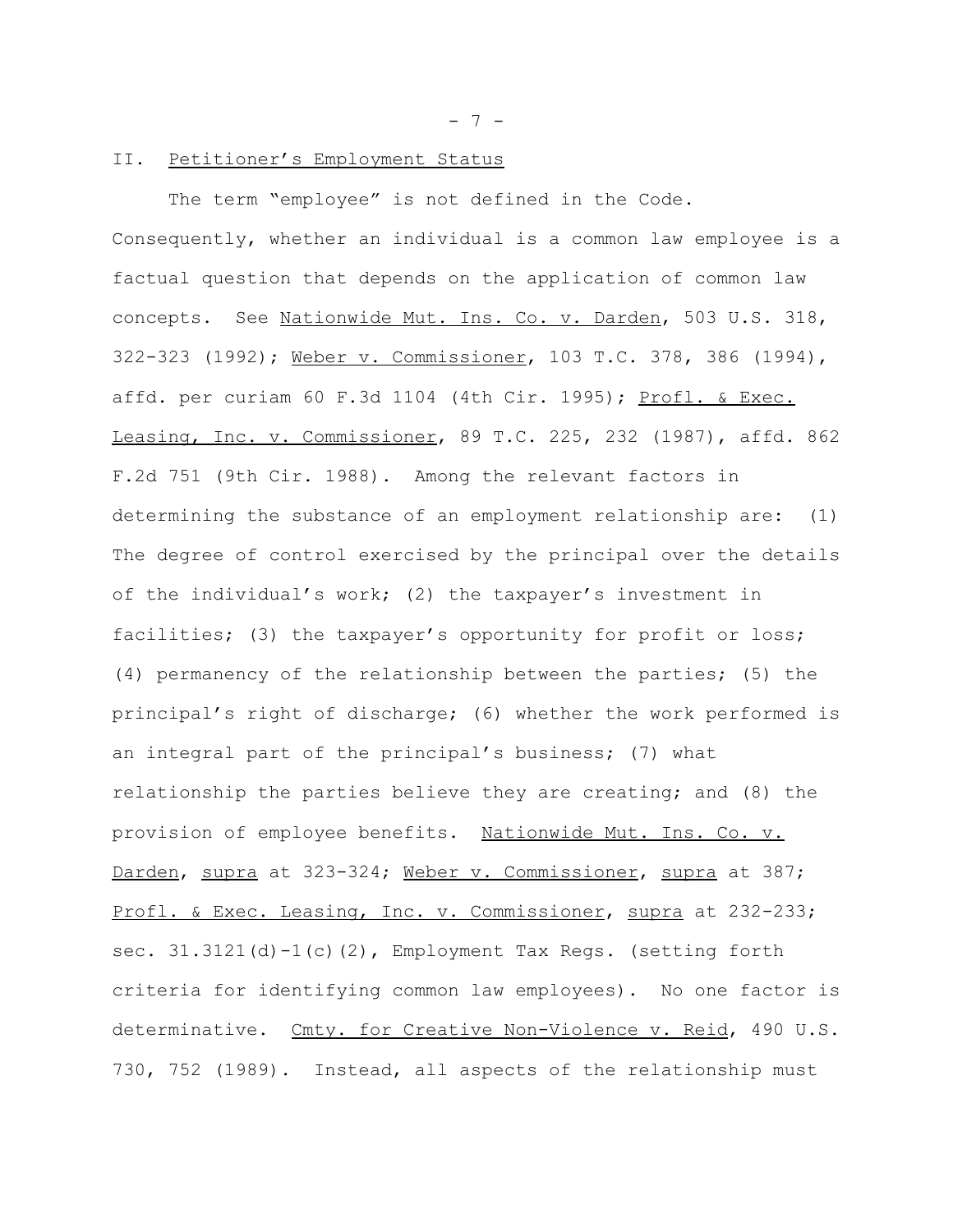be assessed and weighted. NLRB v. United Ins. Co., 390 U.S. 254, 258 (1968). The Court addresses the foregoing factors below.

#### A. Degree of Control

All that is necessary for a finding of control is that the principal have the right to control the details of the person's work. McGuire v. United States, 349 F.2d 644, 646 (9th Cir. 1965); Thomas Kiddie, M.D., Inc. v. Commissioner, 69 T.C. 1055, 1058 (1978). It is not necessary for the principal to actually exercise that control. Potter v. Commissioner, T.C. Memo. 1994-356. To retain the requisite control over the details of an individual's work, the employer need not stand over the individual and direct every move made by the individual. Weber v. Commissioner, supra at 388.

Petitioner argues that he was not subject to the direction and control of the BCG. In support, petitioner cites section 31.3121(d)-1(c)(2), Employment Tax Regs., which provides:

if an individual is subject to the control or direction of another merely as to the result to be accomplished by the work and not as to the means and methods for accomplishing the result, he is an independent contractor. An individual performing services as an independent contractor is not \* \* \* an employee under the usual common law rules. Individuals such as physicians, lawyers, dentists, veterinarians, construction contractors, \* \* \* engaged in the pursuit of an independent trade  $* * *$  in which they offer their services to the public, are independent contractors and not employees.

Petitioner argues that he is an independent contractor; he practices a public calling, and the services he provided to the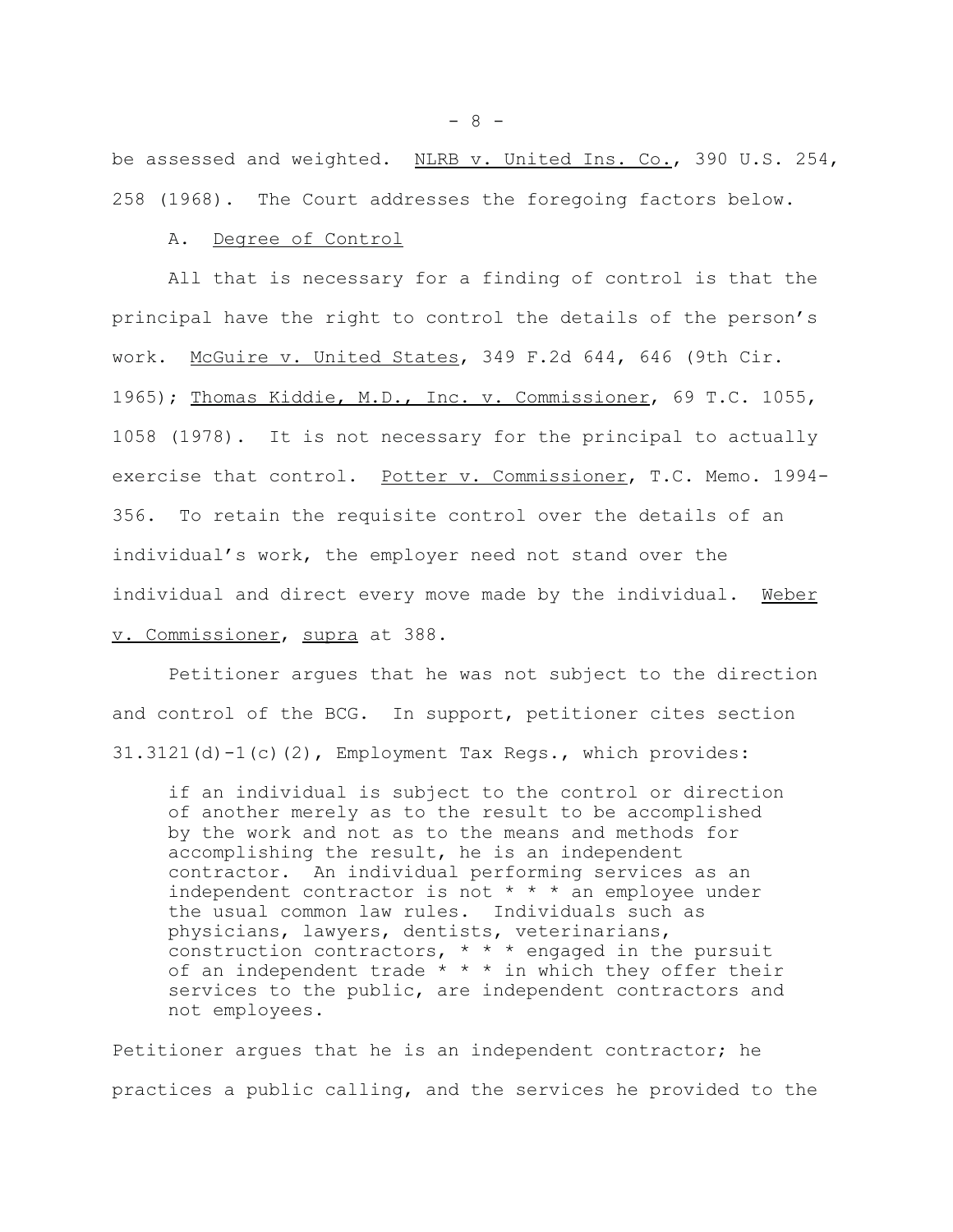BCG were within the scope of the pursuit of his consultant business.

Petitioner testified that his supervisor provided only limited and periodic reviews of his work. He was not required to submit a timesheet or sign in when he worked on site at the BCG. Petitioner further contends that the BCG could not unilaterally alter his employment agreement; namely, it could not assign him to projects outside the scope of his professional expertise and it could not change his hours, move him to another department, prevent him from working for other clients, or require him to use its facilities.

Although petitioner alleged that he was not subject to the BCG's direction and control, petitioner admitted that the head of the consulate could ask him to prepare or stop assignments and to attend conferences and meetings. His letter of appointment also specified that increases in his annual salary would be awarded only upon satisfactory service. Furthermore, contrary to petitioner's assertions, the BCG did have the right to modify his employment arrangement. His letter of appointment explicitly stated that the BCG reserved the right to alter his conditions of service at any time.<sup>8</sup> See Urban Redev. Corp. v. Commissioner,

 ${}^{8}$ Petitioner alleges that the letter of appointment contained no specific controls that dictated the details of his work, but simply that it could change what might be required and that petitioner might or might not agree to continue rendering (continued...)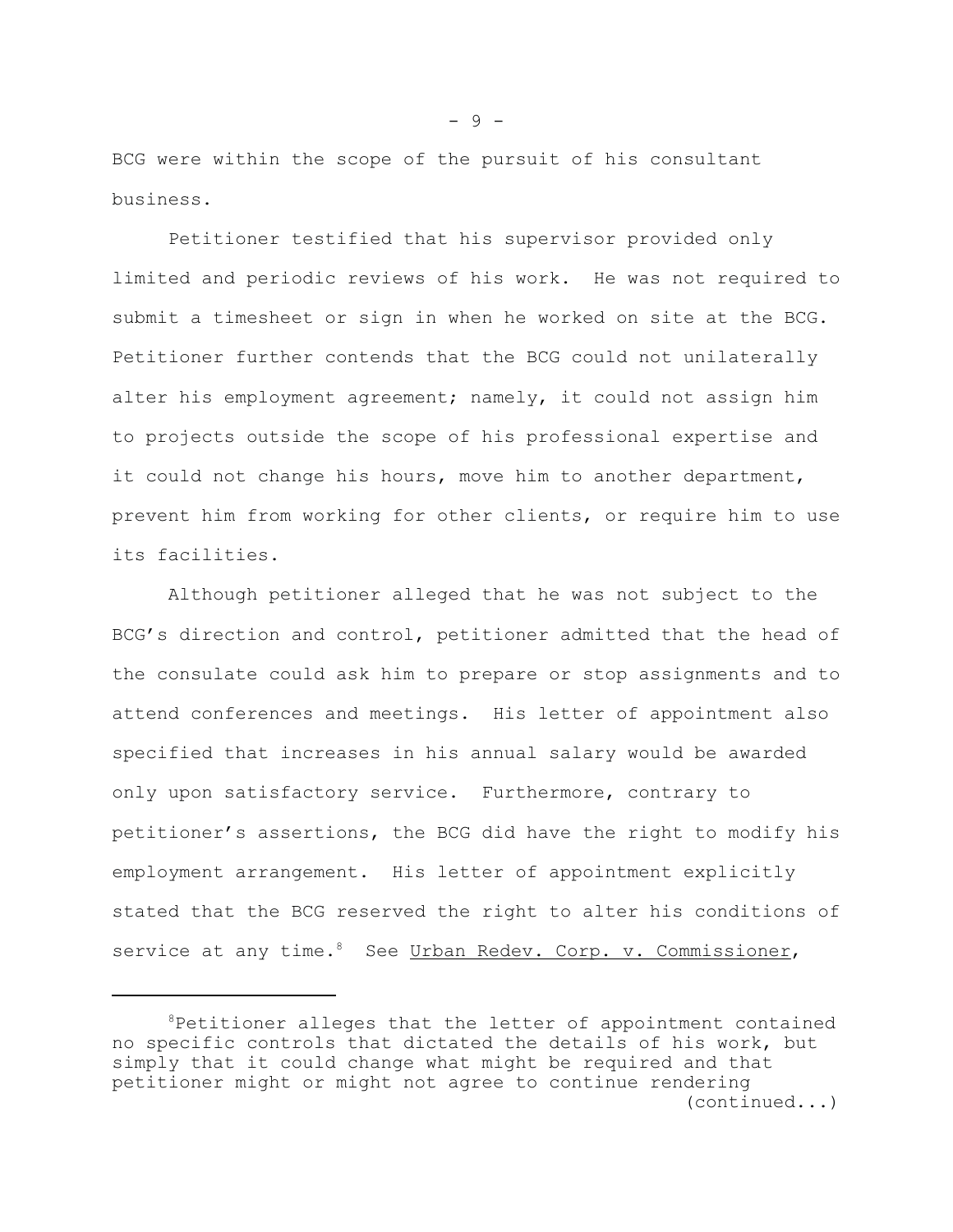294 F.2d 328, 332 (4th Cir. 1961) (the court may reject a taxpayer's uncorroborated, self-serving testimony), affg. 34 T.C. 845 (1960); Tokarski v. Commissioner, 87 T.C. 74, 77 (1986) (same). In addition, petitioner was required to work 40 hours per week and was not permitted to have outside business interests that could be furthered by virtue of his employment.

The Court is convinced that the BCG had the right to exercise control over petitioner's work; this factor favors respondent.

# B. Investment in Facilities

Petitioner paid many of the costs associated with his work. He used his own computer and cell phone, and he used his personal check/credit card.

The BCG provided petitioner a desk, a phone, a computer, and business cards. Petitioner argues that because there is no evidence that the BCG incurred additional capital expenses to accommodate him, it is not a distinguishing factor that the BCG

<sup>8(...</sup>continued)

services. Petitioner further alleges that the more relevant evidence is his own testimony in which he asserts that if the BCG had attempted to control the details of his work, "I would not have worked under those conditions. I would not have taken them on as a client." He further argues that the portion of the letter about his not having outside business interests did not apply to him.

Petitioner's testimony does not comport with the terms of the letter of appointment. Petitioner unequivocally accepted the terms of the letter of appointment when he signed the letter despite his assertions and testimony to the contrary regarding his relationship with the BCG.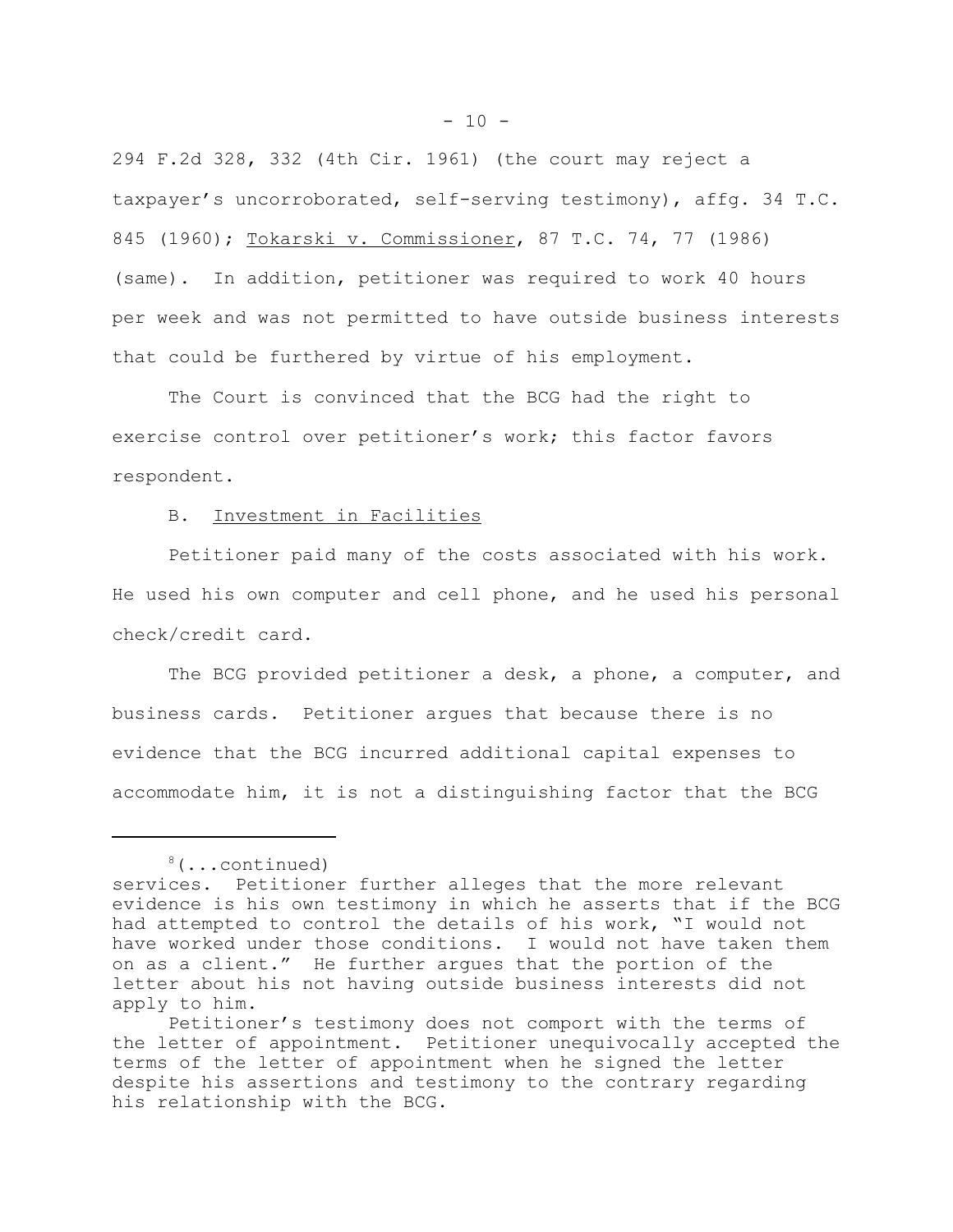provided an office space for him. Petitioner's argument ignores the legal implications of the provision of facilities, regardless of the impact on the BCG's capital expenses. If petitioner was provided facilities, whether additional costs were imposed on the BCG as a result or whether petitioner in fact used those facilities is irrelevant. Taking into consideration that petitioner paid many of the costs associated with his work and used his personal work equipment, the Court finds that this factor is neutral.

# C. Opportunity for Profit or Loss

The BCG paid petitioner a fixed salary for his services as a trade officer. Petitioner testified that he submitted monthly invoices to the BCG; however, there is no evidence that the invoices were actually submitted to the BCG, that the BCG actually reimbursed petitioner, or that his monthly salary was contingent on those invoices. In fact, the evidence indicates that petitioner received his fixed monthly salary before the dates indicated on the invoices. Petitioner explained that although he was paid a fixed amount by the BCG, that practice is similar to and consistent with his standard business practice.

Although the record reflects that petitioner drafted invoices to the BCG for incurred expenses, the record does not reflect whether he submitted the invoices to the BCG, nor does

 $- 11 -$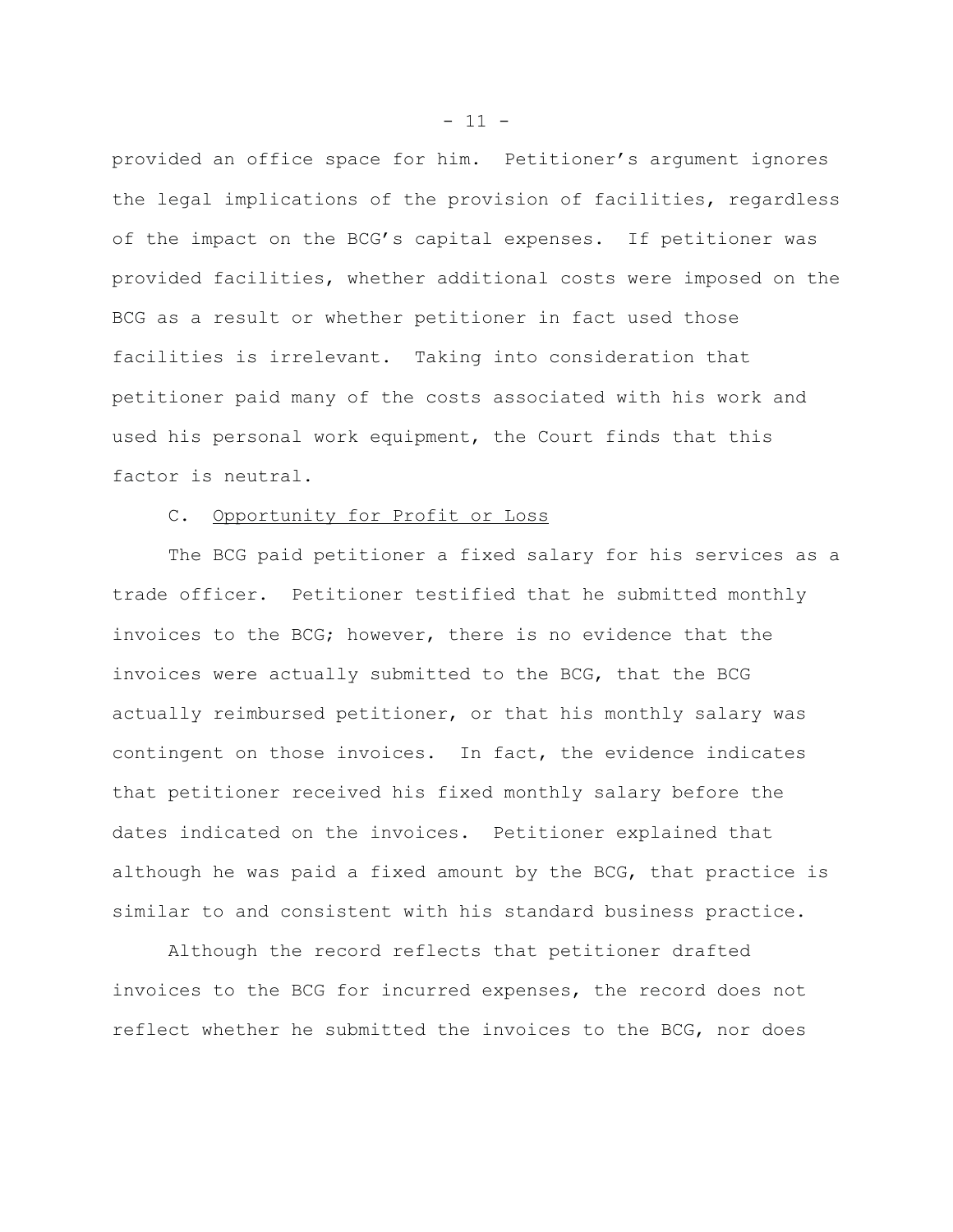the record reflect that the BCG reimbursed petitioner for these expenses. This factor favors respondent.

#### D. Permanency of Relationship

Petitioner signed a 3-year defined-term contract with the BCG. The contract's renewal was solely at the discretion of the BCG, with a maximum period of 9 years or three defined terms. Petitioner's employment relationship was not defined as long term but was eligible for extension. This factor is neutral.

# E. Principal's Right of Discharge

During 2003 both parties could terminate the employment relationship without cause; this factor is neutral.

#### F. Integral Part of Business

The BCG presents British policies to Americans and the U.S. Government, explains American policies and views to the British Government, and promotes British interests in the United States. The BCG is also responsible for press and cultural relations and for visa and consular services. Petitioner provided consulting and communications services related to commercial opportunities in the United States for British companies. Petitioner's services furthered the BCG's goals. This factor favors respondent.

# G. Relationship Parties Believe They Created

Petitioner testified that he was hired by the BCG as an independent contractor for his consultant services. In support,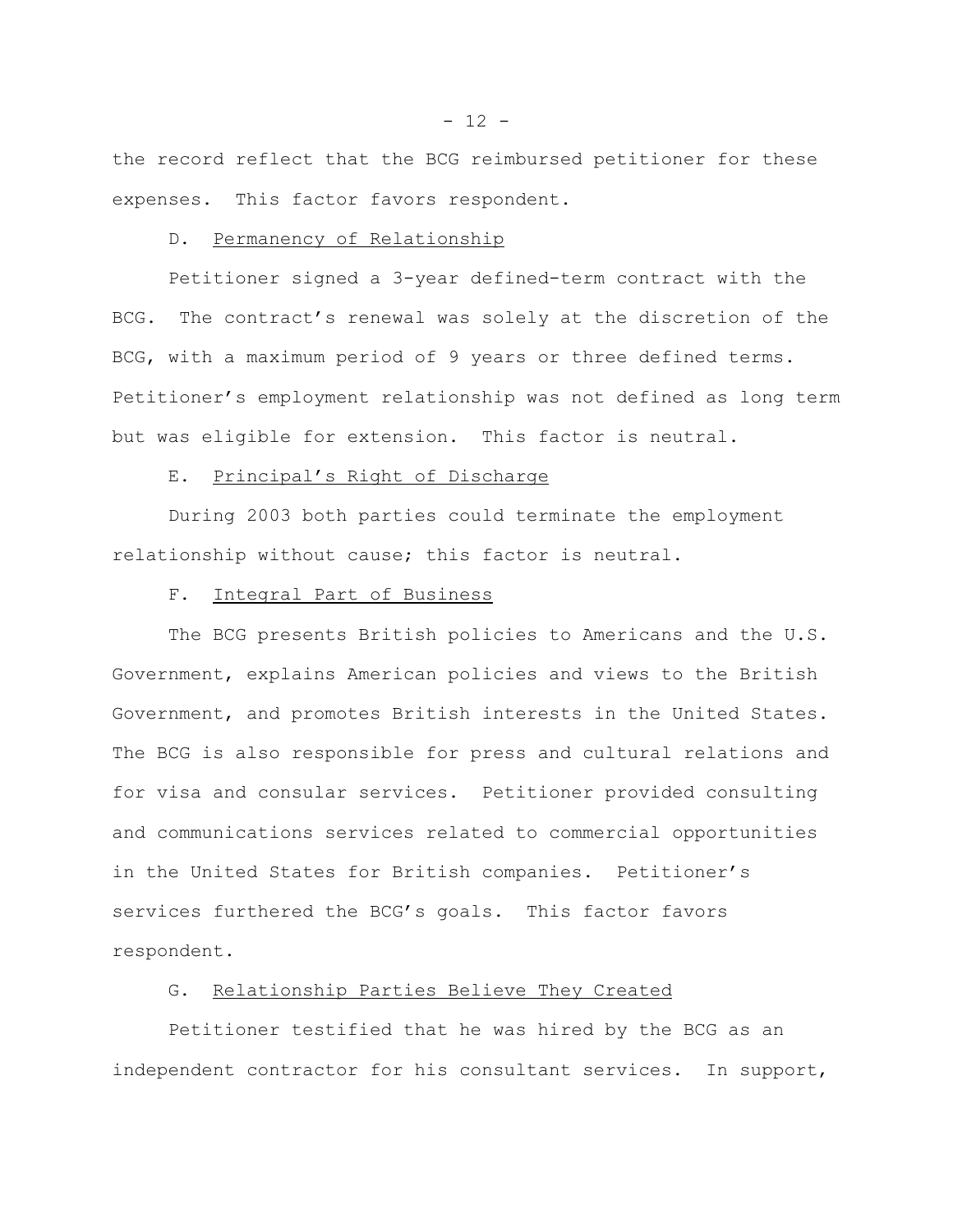petitioner refers to the work invoices that he submitted to the BCG. He alleges that even though he was paid a fixed salary, submitting work invoices and obtaining contracts with fixed payments were consistent with his standard business practice. Petitioner also cites the letter of appointment, which specified that he was self-employed for tax purposes.

Petitioner further argues that the phrase "Self Employed for tax purposes" in the letter of appointment did not reflect the BCG's understanding of petitioner's employment status; it does not refer to the Internal Revenue Code, and there is no reasoning given by the BCG which reflects the BCG's understanding of petitioner's employment status.

As discussed supra, the evidence does not indicate that the BCG paid petitioner a salary based on petitioner's invoices. The BCG offered petitioner a position as a trade officer at the "Grade US8" salary level.

In addition, the letter of appointment specified that the BCG would not withhold taxes from petitioner's gross salary because, as a U.S. citizen, he was categorized as self-employed for tax purposes. Section 3121(b)(11) specifically provides that, for purposes of chapter 21 Federal Insurance Act taxes, employment by a foreign Government is excepted from the term "employment". The phrase "Self Employed for tax purposes" in the letter of appointment did not reflect the BCG's understanding of

 $- 13 -$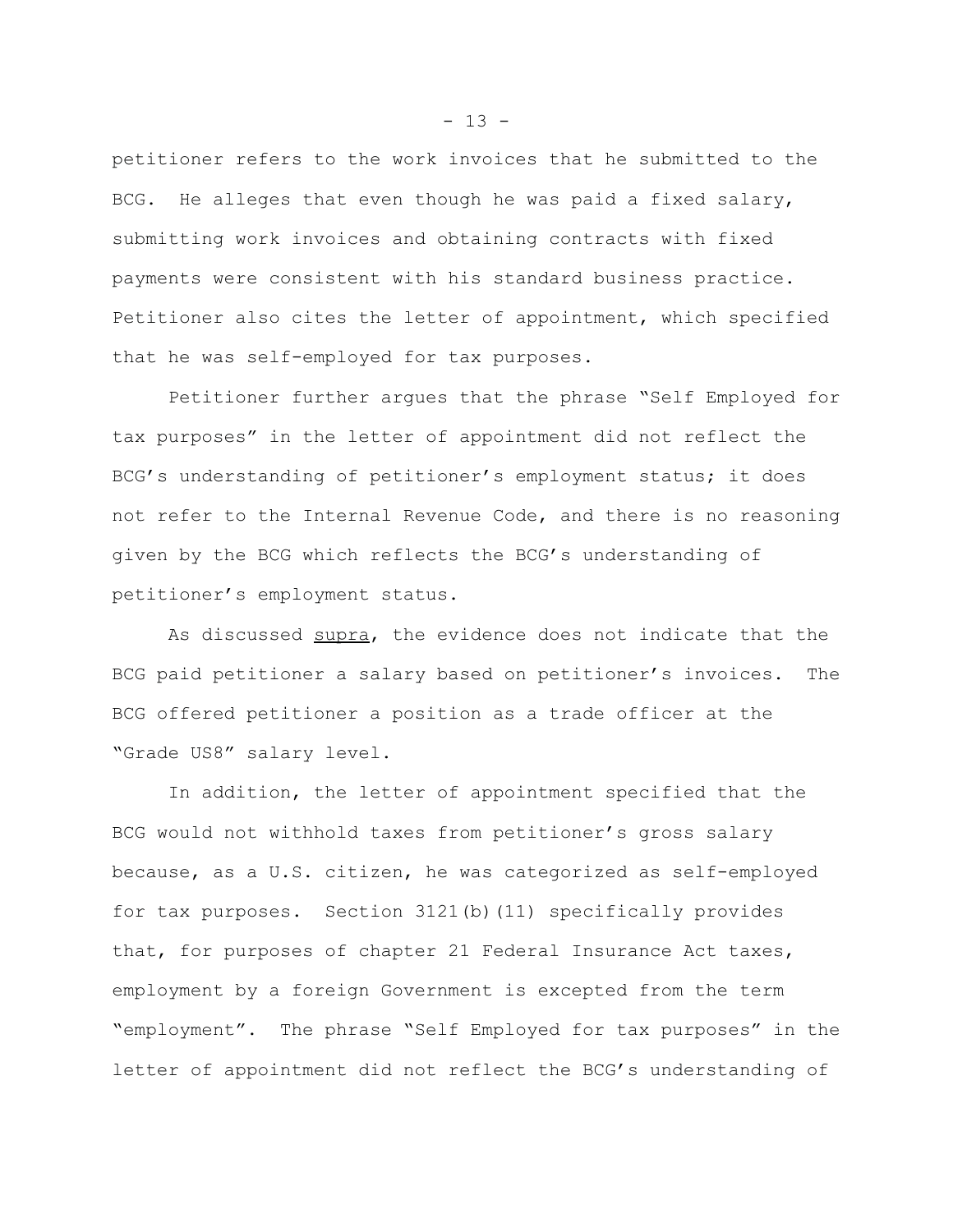petitioner's employment status. Rather, it reflected the tax consequences for a U.S. citizen employed by a foreign Government.9 The letter of appointment was unambiguous regarding petitioner's employment relationship.10 The BCG offered him a full-time appointment as a Trade Officer US8 with a fixed monthly salary. The record does not reflect that the BCG intended to hire petitioner as an independent contractor. This factor favors respondent.

<sup>9</sup>The Internal Revenue Service is unable to levy on a foreign Government the employer tax portion of Federal Insurance Contributions Act taxes; instead, citizens employed by foreign Governments are treated as self-employed individuals for purposes of Self-Employment Contributions Act taxes. See S. Rept. 1856, 86th Cong., 2d Sess. 1960, 1960-2 C.B. 792, 795.

 $10$ Petitioner alleges that because the letter of appointment did not refer to the Code, the Court cannot infer that the BCG's understanding of the relationship was only tax motivated as a result of the statement that petitioner was "Self Employed for tax purposes".

While acknowledging petitioner's position, the Court notes that the letter of appointment referred to the numerous tax consequences for its employees. This portion of the letter was not a specific reference to petitioner; rather it was a general reference to the tax consequences for any U.S. citizen employed by the BCG. If the Court were to read the language as petitioner would have us read it, all U.S. citizens employed by the BCG would be independent contractors. The letter of appointment also provided the tax consequences for employees that were not U.S. citizens. It specified, generally, the tax consequences that any number of its employees might face on the basis of citizenship.

The language in the letter of appointment specifically categorized petitioner as self-employed for tax purposes because he was a U.S. citizen employed by a foreign Government. Regardless of whether the letter of appointment specified a Code section, the parties do not dispute that petitioner's services are statutorily excepted from employment, for purposes of ch. 21, pursuant to sec.  $3121(b)(11)$ .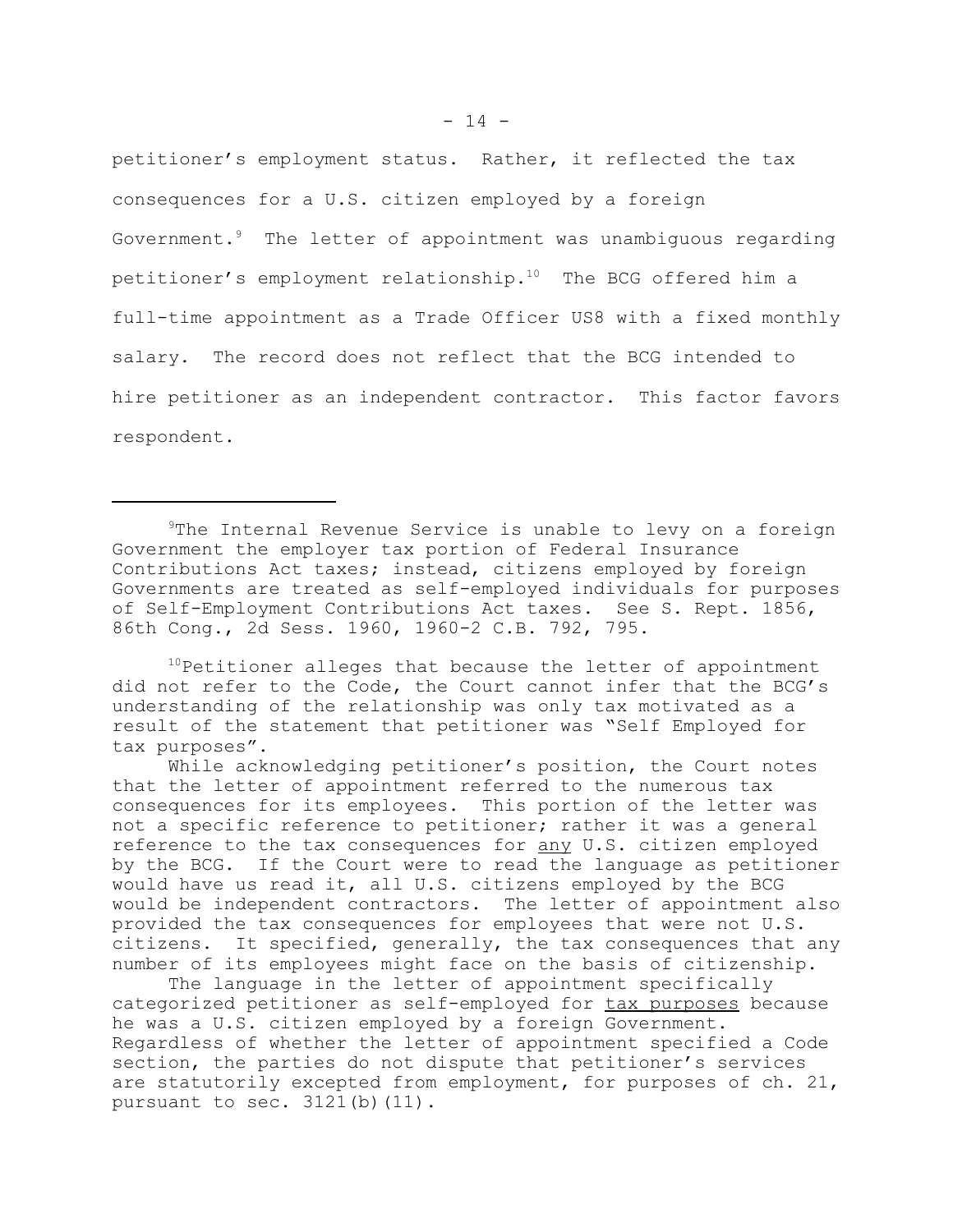#### H. Employee Benefits

Receipt of employee benefits is an important factor in determining whether an employer-employee relationship exists. Packard v. Commissioner, 63 T.C. 621, 632 (1975).

Petitioner testified that he did not receive sick pay, overtime pay, retirement benefits, or life insurance and received only minimal remuneration for health and dental insurance. But in 2003 petitioner accrued annual and sick leave and had the opportunity to participate in the BCG's health insurance and pension plans but declined to do so. See Feaster v. Commissioner, T.C. Memo. 2010-157 (the availability and not the receipt of benefits is the determinative factor); see also Weber v. Commissioner, 103 T.C. at 393-394; Colvin v. Commissioner, T.C. Memo. 2007-157, affd. 285 Fed. Appx. 157 (5th Cir. 2008). Petitioner's access to and receipt of employee benefits at the BCG further supports a finding that he was a common law employee.

Petitioner contends that on the basis of the foregoing factors the Court should find that he was an independent contractor of the BCG. In support, petitioner cites Levine v. Commissioner, T.C. Memo. 2005-86, and argues that the facts in his case more strongly support his status as an independent contractor than did the facts support the taxpayer in Levine.

In Levine, the taxpayer entered into a personal services contract with the U.S. State Department (Department) to manage

 $- 15 -$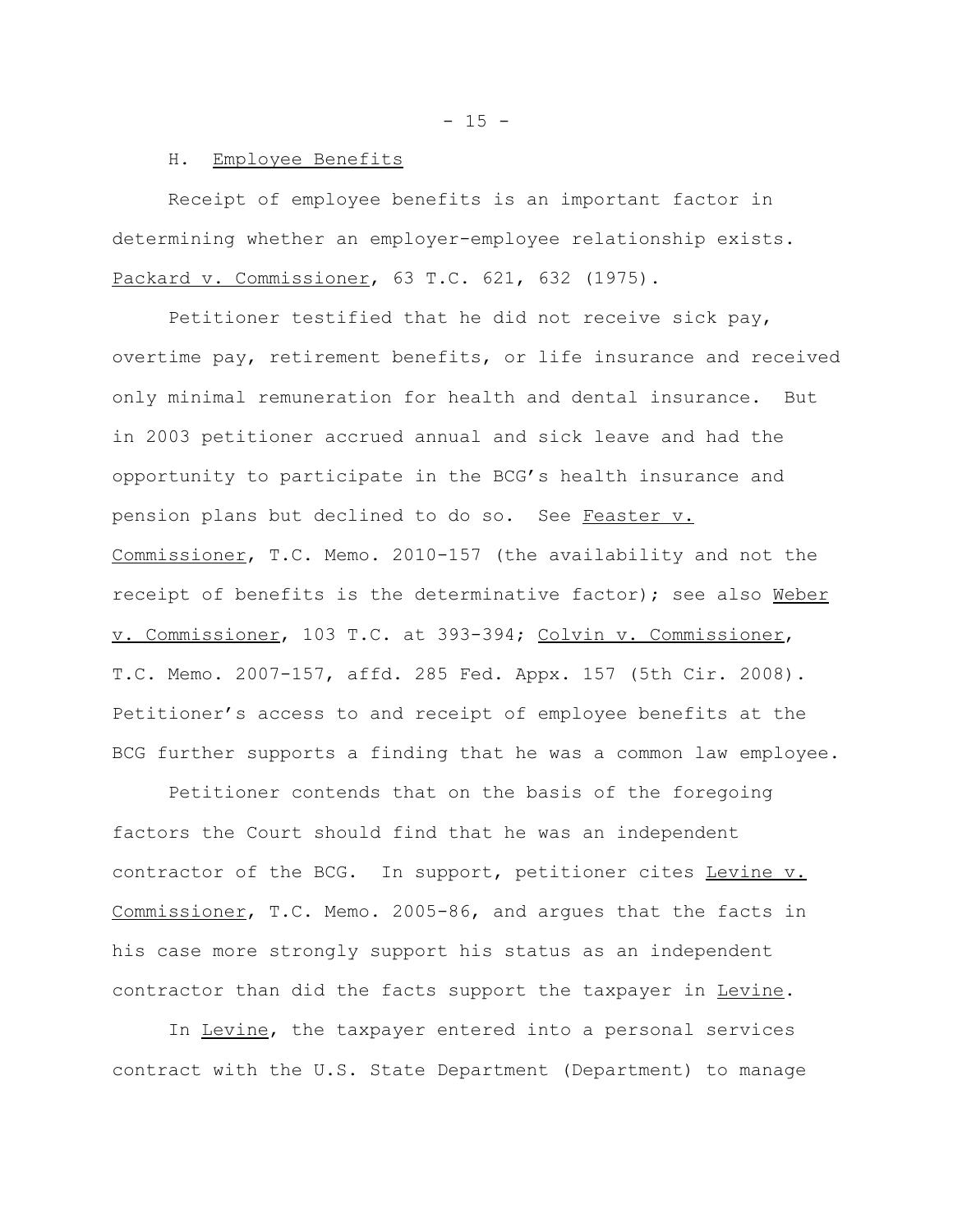and implement the Department's worldwide industrial hygienist field technical services program. The taxpayer provided significant explanatory evidence of her position with the Department, including her employment contract. The employment contract described, in detail, her employment duties, how she performed her duties, and how she interacted with employees and supervisors.

In contrast, petitioner provided the Court with mere generalities as to his tasks, his employment position, and the control the BCG exercised over his position.

Additional factors considered by the parties as addressed in Levine include: (1) The skill required by the worker to solve a problem; (2) the method of payment; and (3) whether the hiring party pays Social Security taxes.

Petitioner asserts that he was hired to solve a specific problem for the BCG. However, petitioner failed to demonstrate that he was hired for the purpose of providing public relations work as an independent contractor and not as a common law employee. The letter of appointment indicated that he was hired as a Trade Officer; there is no indication he was hired to fill a specified public relations function performed by his firm as an independent contractor. This factor favors respondent.

Petitioner also asserts that he was paid on a retainer basis by the BCG and that he submitted monthly invoices commensurate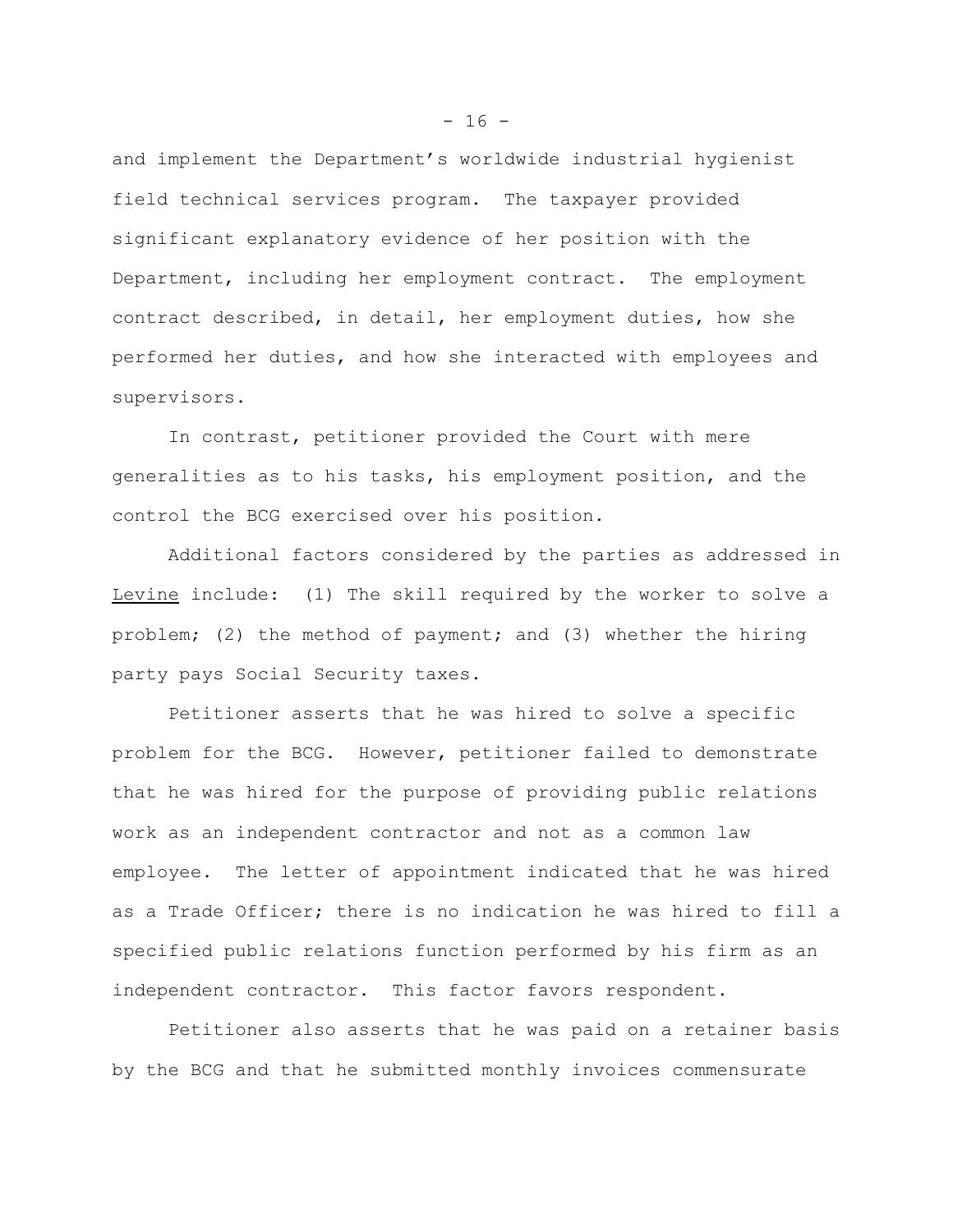with his work for the BCG. The record indicates, however, that he was paid a fixed salary and that regardless of the invoices, petitioner was paid the same fixed salary for the months of October, November, and December.<sup>11</sup>

Finally, the fact that the BCG did not withhold taxes from petitioner's pay is a neutral factor for purposes of determining petitioner's employment status. Under section 3121(b)(11), "service performed in the employ of a foreign government" is excepted from "employment" for purposes of Social Security and Medicare taxes. See sec. 31.3121(b)(11)-1, Employment Tax Regs. Services excepted from employment do not constitute employment for tax purposes. See. sec. 31.3121(b)-4, Employment Tax Regs. The fact that the BCG did not withhold taxes from petitioner's pay does not establish either his or the BCG's intent regarding his relationship with the BCG.

Although petitioner testified that he provided the same services to the BCG as to his other clients in 2003, the Court is unable to conclude that petitioner is not a common law employee of the BCG. As the only material witness at his own trial, petitioner has a vested interest in the outcome of this case. It is well settled that the Court need not accept at face value a witness's testimony that is self-interested or otherwise

 $- 17 -$ 

 $11$ The record indicates that petitioner received his paycheck each month before the dates indicated on his monthly invoices to the BCG.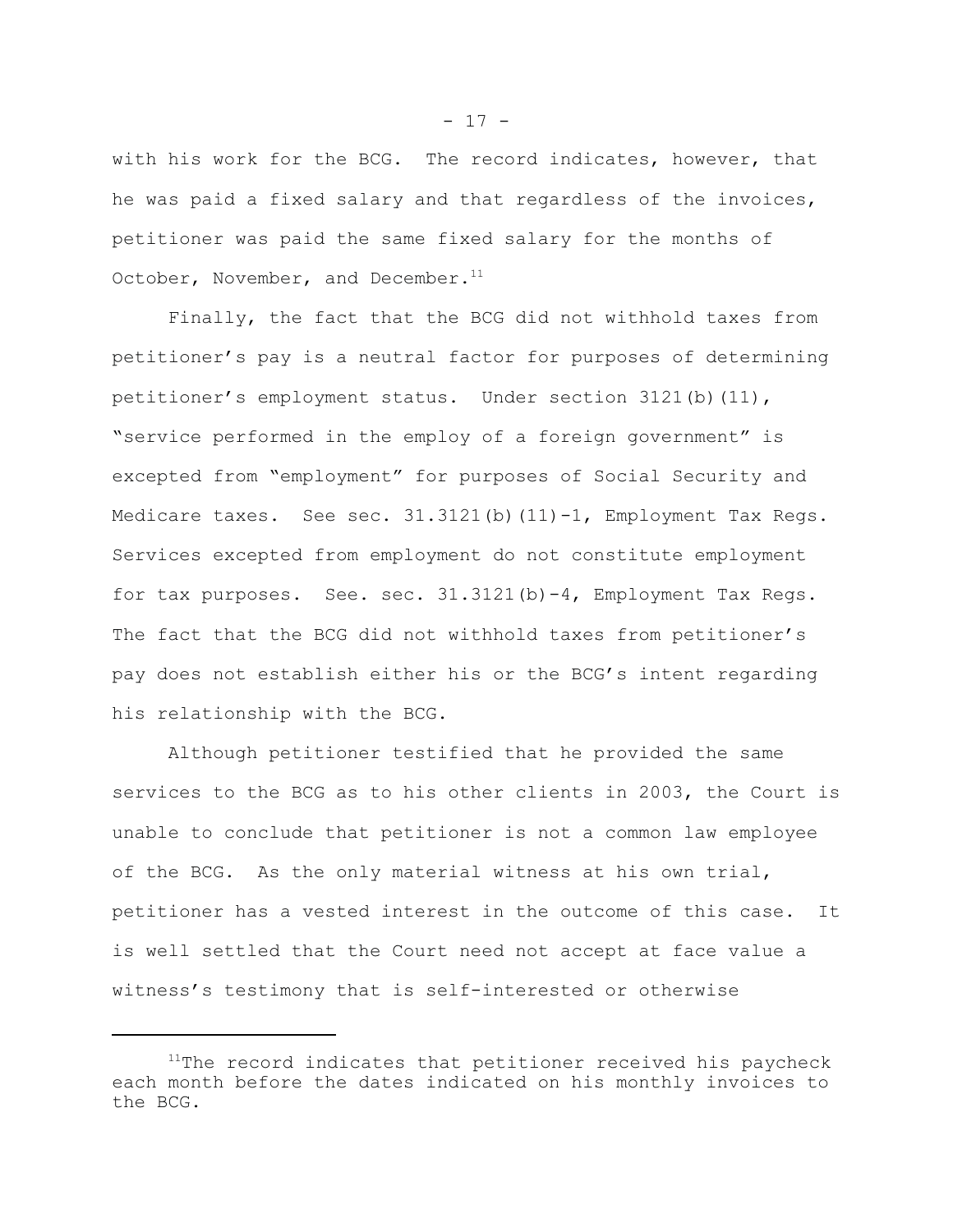questionable. See Archer v. Commissioner, 227 F.2d 270, 273 (5th Cir. 1955), affg. a Memorandum Opinion of this Court; Weiss v. Commissioner, 221 F.2d 152, 156 (8th Cir. 1955), affg. T.C. Memo. 1954-51; Schroeder v. Commissioner, T.C. Memo. 1986-467.

The Court is not compelled to believe evidence that seems improbable or to accept as true uncorroborated, although uncontradicted, evidence from an interested witness. Blodgett v. Commissioner, 394 F.3d 1030, 1036 (8th Cir. 2005) (quoting Marcella v. Commissioner, 222 F.2d 878, 883 (8th Cir. 1955), affg. in part and vacating in part a Memorandum Opinion of this Court), affg. T.C. Memo. 2003-212.

None of the relevant factors discussed above support petitioner's position. Considering the record and all the facts and circumstances, the Court concludes that petitioner was a common law employee of the BCG.

# III. Excess Contributions to a Simplified Employee Pension Plan

In 2003 petitioner contributed to an SEP plan on the basis of his earnings from both his consultant business and the BCG. Respondent challenges petitioner's deduction for excess SEP plan contributions attributable to his BCG earnings.

An SEP plan is a qualified plan pursuant to which an employer makes direct contributions to its employees' individual retirement accounts or individual retirement annuities as defined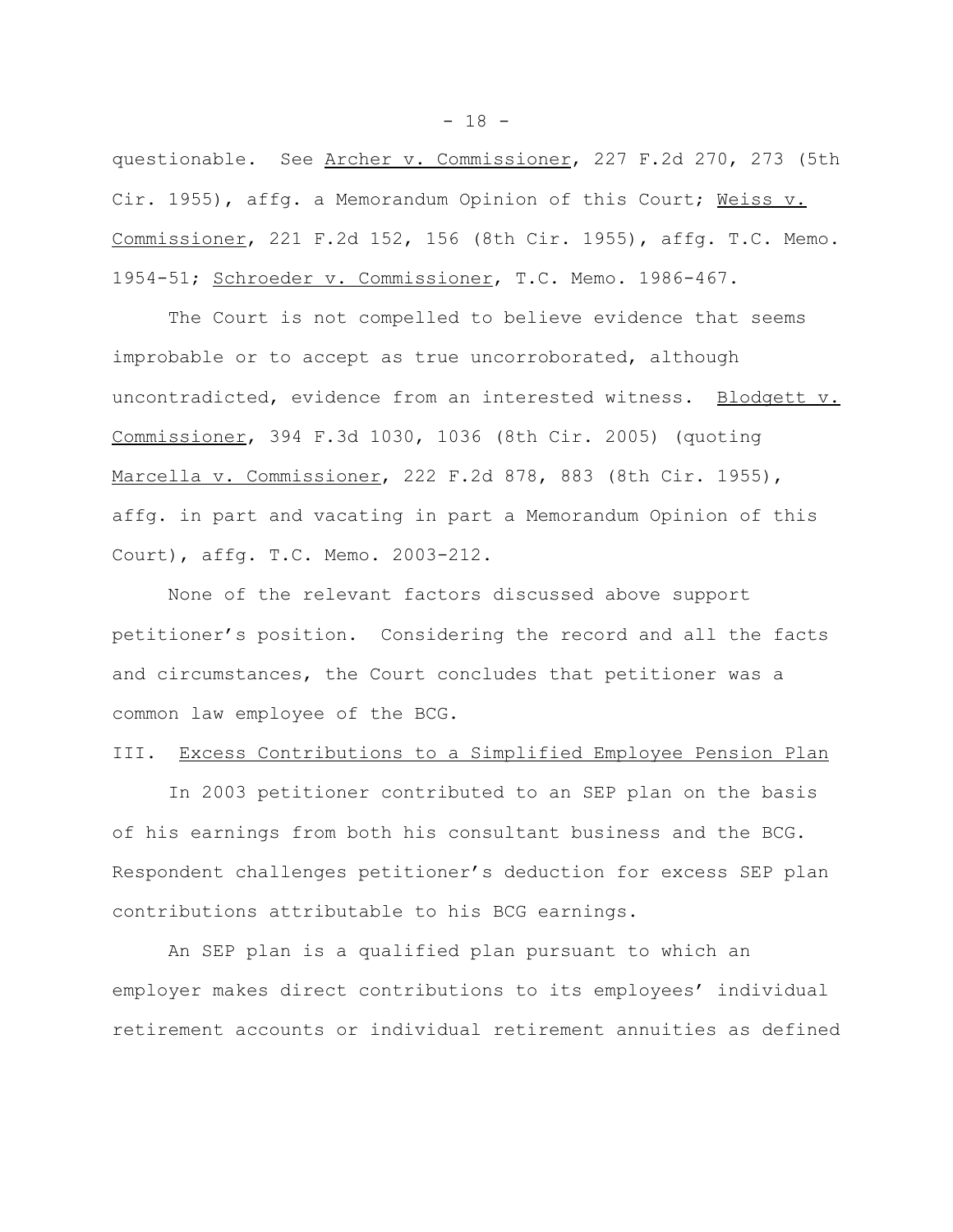under section  $408(a)$  and (b). Sec.  $408(k)$ ; Levine v. Commissioner, supra.

Section 404(a)(8) permits an employer to deduct certain contributions to an employee's SEP plan. See sec. 404(a)(8)(C), (h) (contributions to an SEP plan on behalf of an employee within the meaning of section  $401(c)(1)$  shall be considered to satisfy the conditions of section 162 or 212 to the extent such contributions do not exceed the earned income of such individual derived from the trade or business with respect to which such plan is established). For purposes of section 404(a)(8), the term "employee" includes an individual who is an employee within the meaning of section  $401(c)(1)$ , and the employer of such an individual is the person treated as his employer under section 401(c)(4).

Self-employed individuals and sole proprietors are treated as their own employers and employees for purposes of SEP plan deductions. See secs. 401(c), 404(h), 408(k)(7); sec. 1.401- 10(b)(2), Income Tax Regs. (for purposes of applying sections 401 through 404, if a self-employed individual is engaged in more than one trade or business, each business shall be considered a separate employer). A self-employed individual shall be treated as his own employer if he satisfies the definition of employer under section 401(c)(4). Secs. 402(i), 404(a)(8), 408(k)(7) (the terms "employee" and "employer" shall have the respective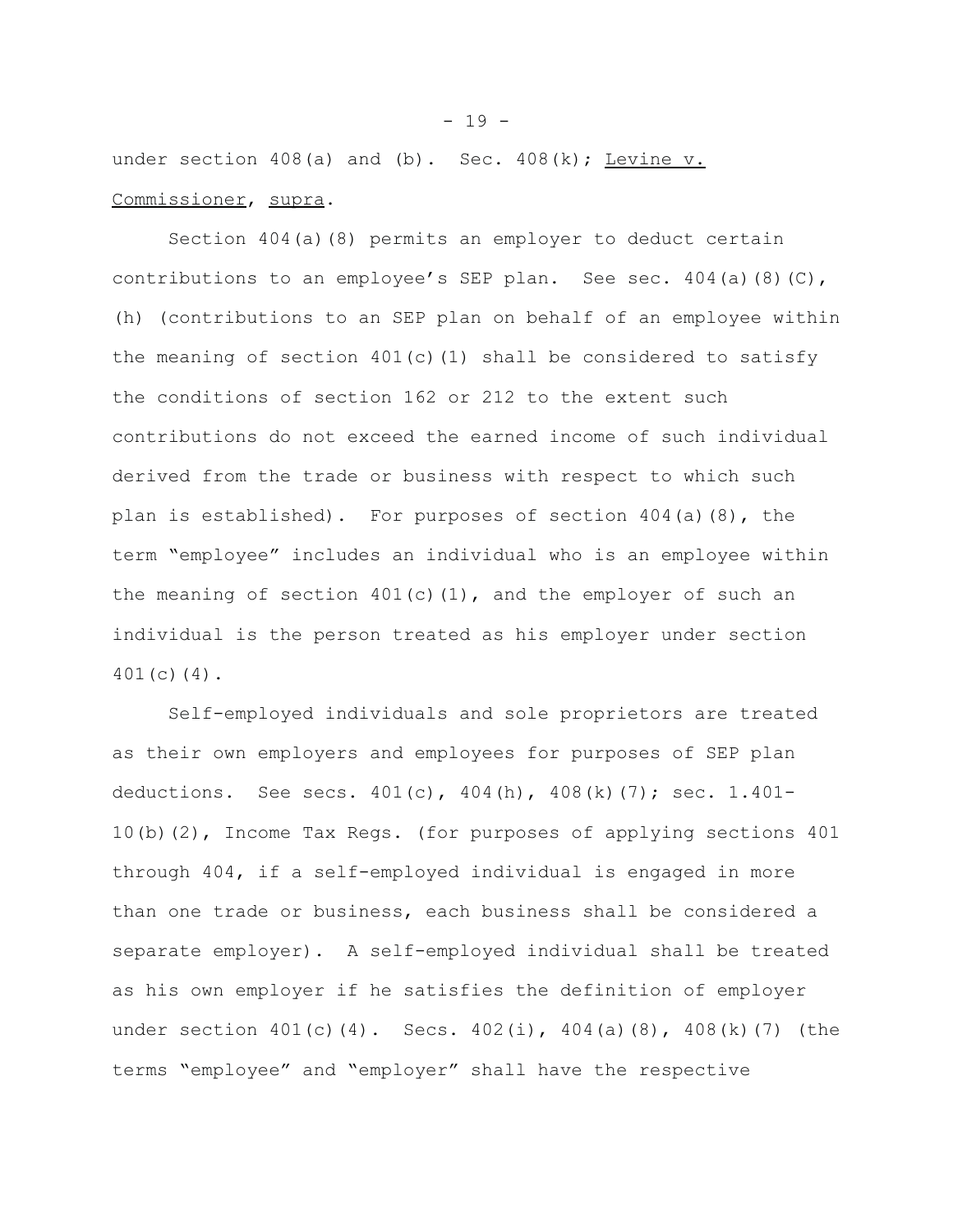meanings given by section  $401(c)$ ); see also Kellough v. Commissioner, T.C. Memo. 1995-282. Additionally, a self-employed individual must also be his own employee and shall be treated as such if he satisfies the definition of employee under section 401(c)(1). Sec. 408(k)(7).

Petitioner argues that he satisfies the requirements of section 401(c) and is qualified to make and deduct contributions to his SEP plan derived from both his consultant business and BCG earnings.<sup>12</sup> Respondent does not contest that petitioner is entitled to deduct contributions to his SEP plan from the earnings derived from his consultant business. Therefore, the remaining determination is whether petitioner is entitled to deduct the contributions he made to his SEP plan with respect to his BCG earnings.

Petitioner alleges that as an employee of a foreign Government, he is self-employed pursuant to section 3121(b)(11) and is treated as his own employee under section  $401(c)(1)$  and  $(2)$ .<sup>13</sup> Next, he contends that even if the Court concludes that

 $12$ Sec. 1.401-10(b)(3)(i), Income Tax Regs., provides that an individual who is a common law employee is not a self-employed individual with respect to income attributable to such employment, even though such income constitutes net earnings from self-employment as defined in sec. 1402(a). Petitioner contends that this regulation is an invalid interpretation of sec. 401(c). The Court, however, need not reach this issue because this case rests on the plain language of sec. 401(c).

 $13$ Sec. 3121(b)(11), for the purposes of ch. 21 Federal Insurance Contribution Act taxes, excludes from the definition of (continued...)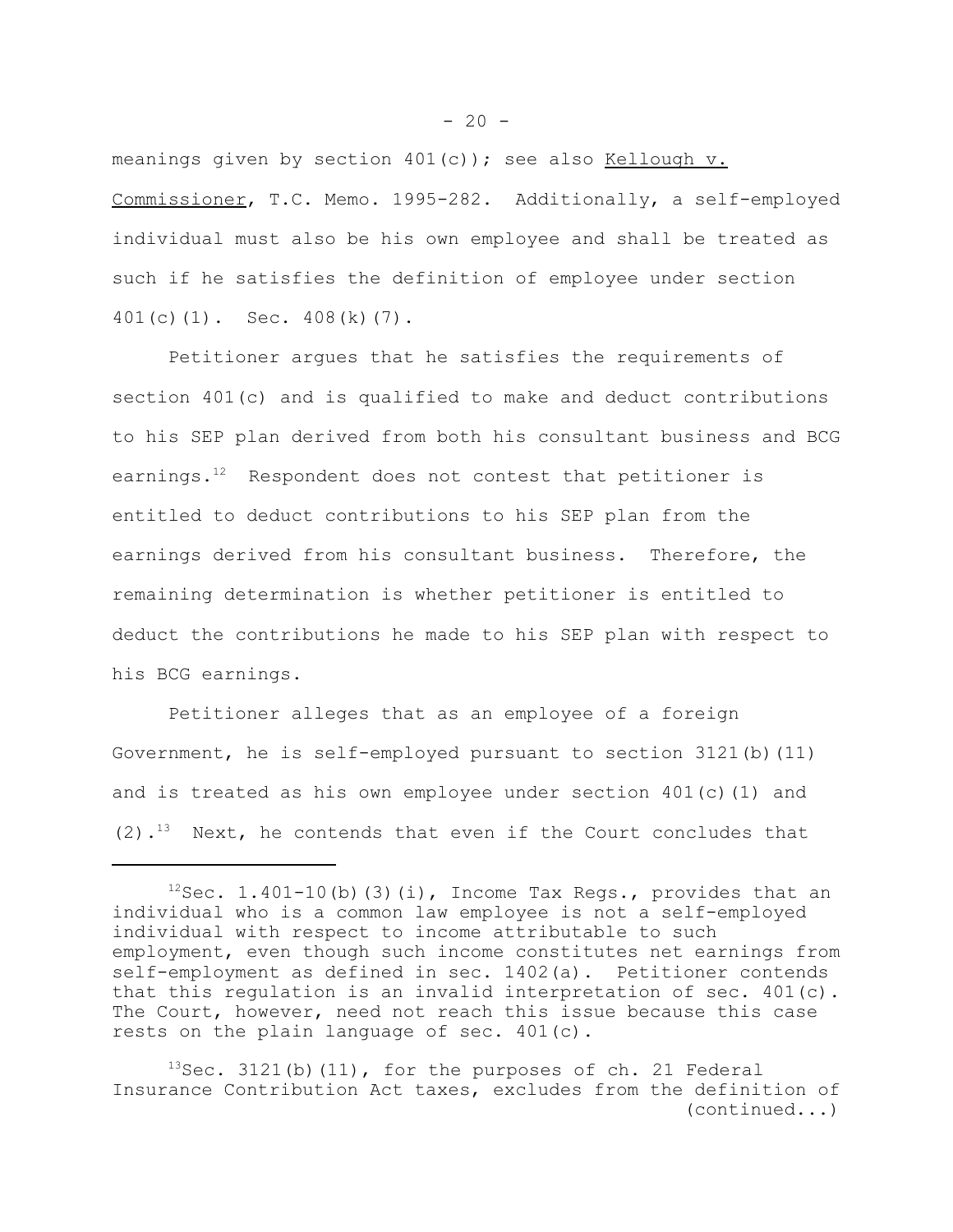he is a common law employee of the BCG, as the Court has found, he is still his own employer with respect to his BCG earnings. Consequently, he is entitled to deduct the contributions to his SEP plan that are attributable to his BCG earnings.

Petitioner directs the Court to section 415(c) in support of his assertion that he satisfies the definition of employer pursuant to section  $401(c)(4)$ .<sup>14</sup>

Petitioner also cites the legislative history of section 401(c) in support of his argument that he is his own employer with respect to his BCG earnings. Petitioner cites the House

 $13$  (...continued) "employment" any service performed in the employ of a foreign government.

 $14$ Sec. 415(c) provides the contribution limits for qualified plans such as an SEP plan. See sec. 415(a). Petitioner invites the Court's attention to sec.  $415(c)(3)$ , which defines a "participant's compensation" for purposes of determining the limit of a contribution. A participant's compensation is defined as "the compensation of the participant from the employer for the year". Sec. 415(c) also provides a special definition of a participant's compensation for self-employed individuals. In the case of a self-employed individual who is considered an employee pursuant to sec.  $401(c)(1)$ , the participant's compensation is defined as "'the participant's earned income (within the meaning of section 401(c)(2)'". Sec. 415(c).

Petitioner contends that according to sec. 415(c), the Court need not look to sec.  $401(c)(4)$  for the definition of employer. He argues that if an individual has earned income, as defined under sec.  $401(c)(2)$ , then ipso facto he has compensation from the employer, because in the case of a self-employed individual, a participant's compensation under sec. 415(c) is defined as the "compensation of the participant from the employer" and in the case of a self-employed individual, it is defined as "the participant's earned income". Therefore, according to petitioner, any argument about who is an employer is settled by this passage.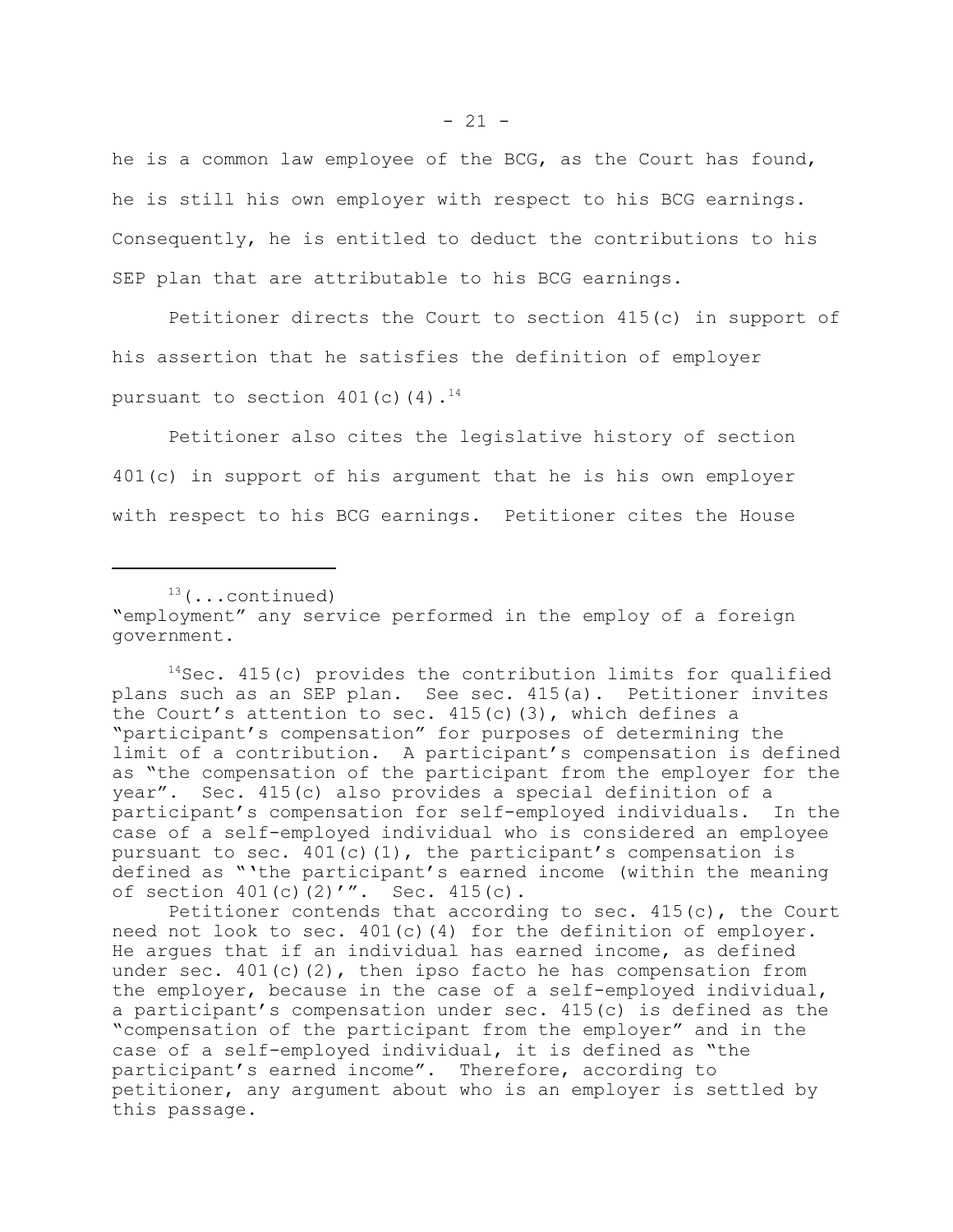report, which defines an employee, for purposes of retirement plan contributions, as a self-employed individual. See H. Rept. 378, 87th Cong., 1st Sess. 89 (1961), 1962-3 C.B. 261, 279-280.

Petitioner concludes that on the basis of the legislative history a common law employee who has self-employment earnings is treated as an owner-employee and is entitled to make retirement plan contributions and deduct those contributions on the basis of the self-employment income.

Petitioner asserts that the definition of an "owneremployee" remained unchanged and that section 401(c)(3) contains the same definition of "owner-employee" as the proposed language in the House bill. However, the codified language of section 401(c)(3) does in fact differ from that proposed in the House bill. See H. Rept. 378, supra at 89, 1962-3 C.B. at 279-280. Section 401(c)(3) defines an owner-employee, in pertinent part, as an employee who owns the entire interest in an unincorporated trade or business. Therefore, petitioner's assertion that the legislative history of section 401(c) supports his argument that he is his own employer with respect to his BCG earnings is in error.

 $- 22 -$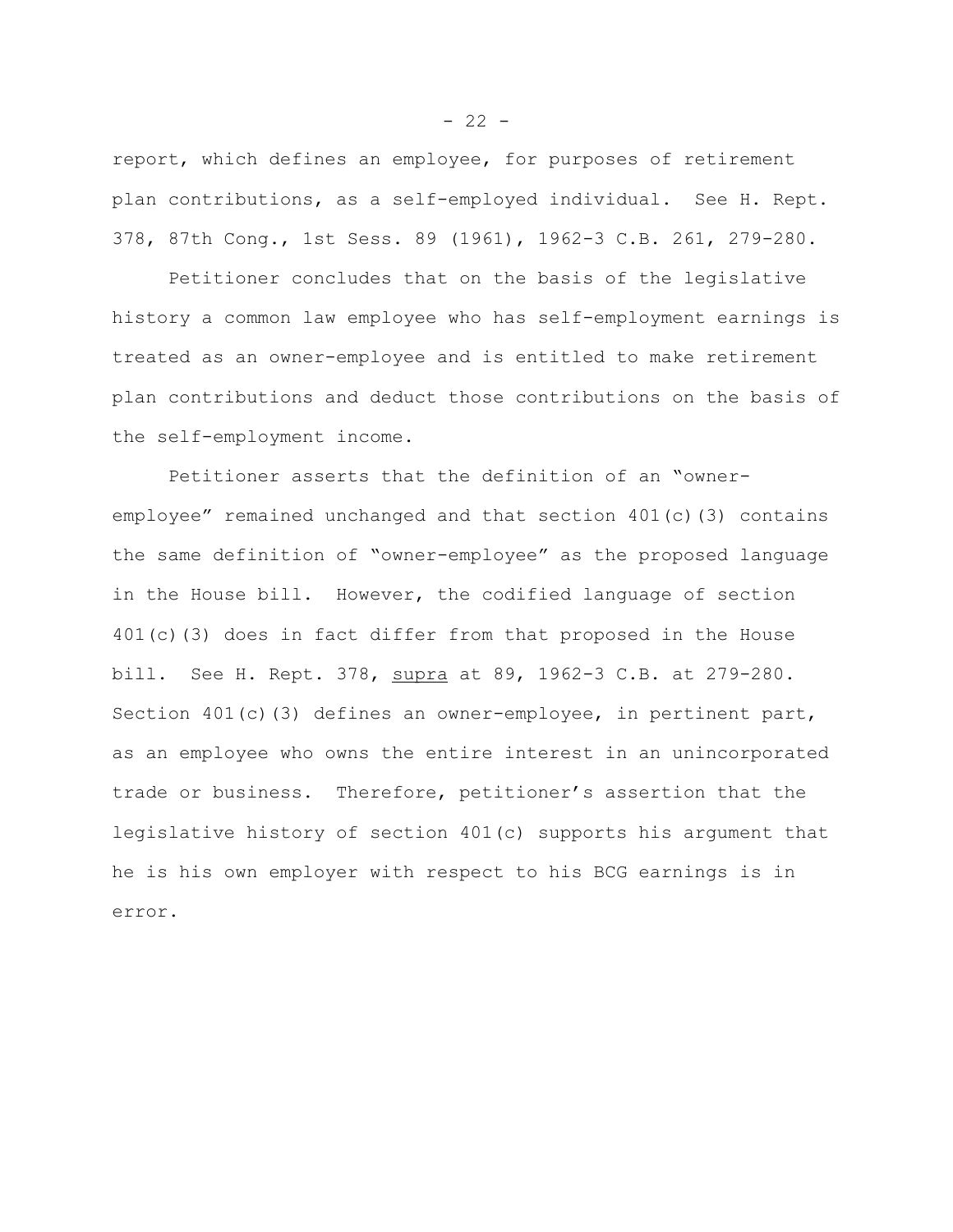Furthermore, petitioner's arguments<sup>15</sup> completely disregard section  $401(c)(4)$  and the mandate of section  $404(a)(8)$ , rendering section 401(c)(4) superfluous. See sec. 402(i); Weinberger v. Hynson, Westcott & Dunning, Inc., 412 U.S. 609, 633 (1973) (an interpretation that renders a statutory provision superfluous should be avoided since it would offend "the well-settled rule of statutory construction that all parts of a statute, if at all possible, are to be given effect"). The Court must make its decision in accordance with the mandate of the Code.

Accordingly, the Court turns to section  $401(c)$  (4) to determine whether petitioner satisfies the definition of employer.

Section  $401(c)(4)$  defines an employer as "an individual who owns the entire interest in an unincorporated trade or business". Kellough v. Commissioner, supra. While petitioner owned the entire interest in and maintained a qualified SEP plan for his consultant business, he may deduct contributions made to that SEP plan only with respect to the earned income from that business. See sec.  $401(d)$ . With respect to his work for the BCG,

<sup>&</sup>lt;sup>15</sup>Petitioner alleges that sec.  $401(c)$  (4) was adopted to exclude corporate owner-employees and that the term "owneremployee" is intended to exclude shareholder-employees of corporations from that definition. See sec.  $401(c)$  (3) and (4); H. Rept. 378, 87th Cong., 1st Sess. at 89 (1961), 1962-3 C.B. 261, 279-280.

Whether sec.  $401(c)(4)$  was adopted to exclude shareholderemployees from the definition of "owner-employee" is irrelevant, and the question still remains as to whether petitioner was his own employer with respect to his earnings attributable to the BCG.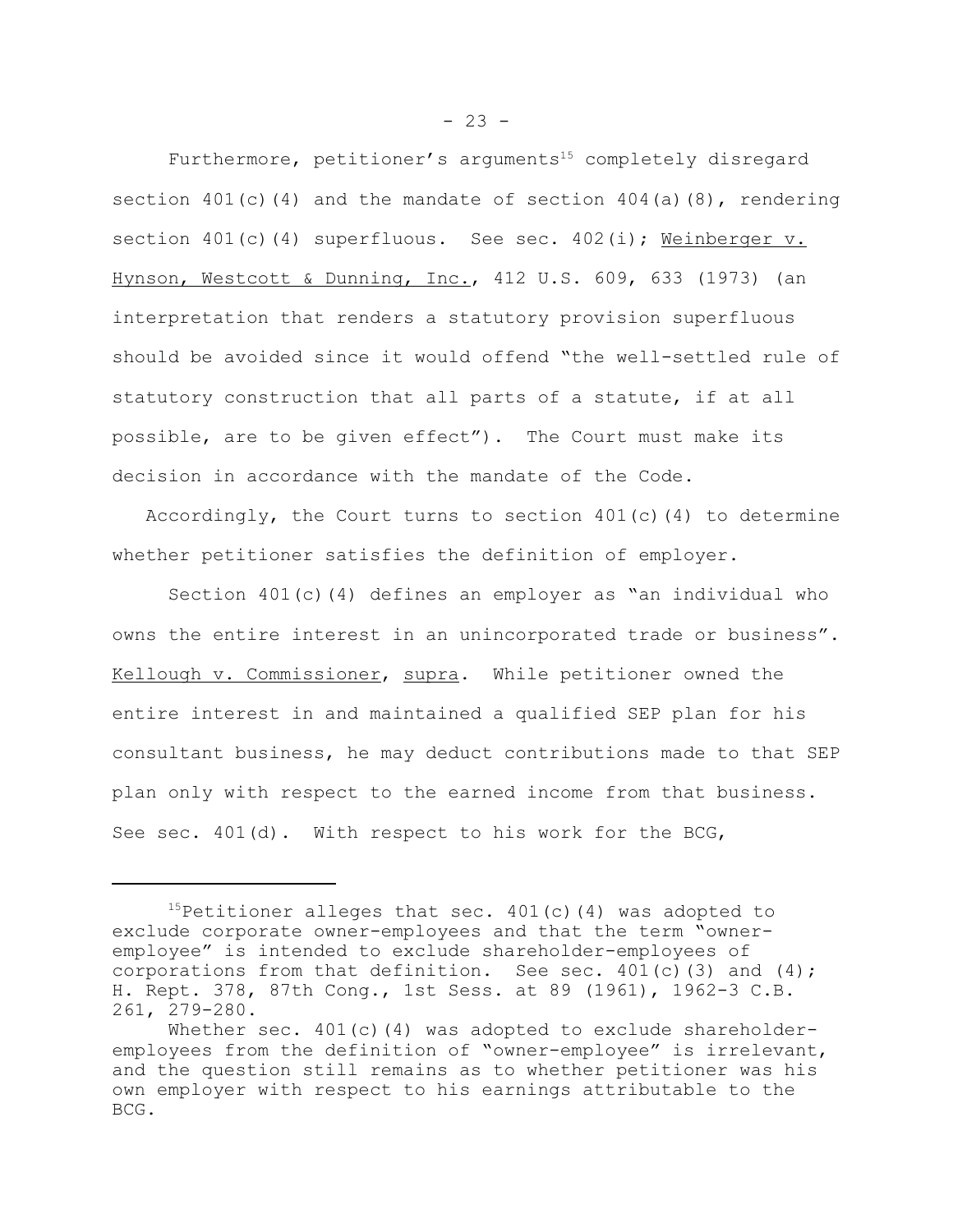petitioner does not satisfy the definition of employer under section 401(c) because he does not own the entire interest in the BCG. Petitioner, as a common law employee of the BCG, does not satisfy the definition of "employer" for purposes of section 401(c)(4); he is not his own employer for purposes of his BCG earnings. Therefore, he is not entitled to a deduction with respect to the contributions that are attributable to his BCG earnings.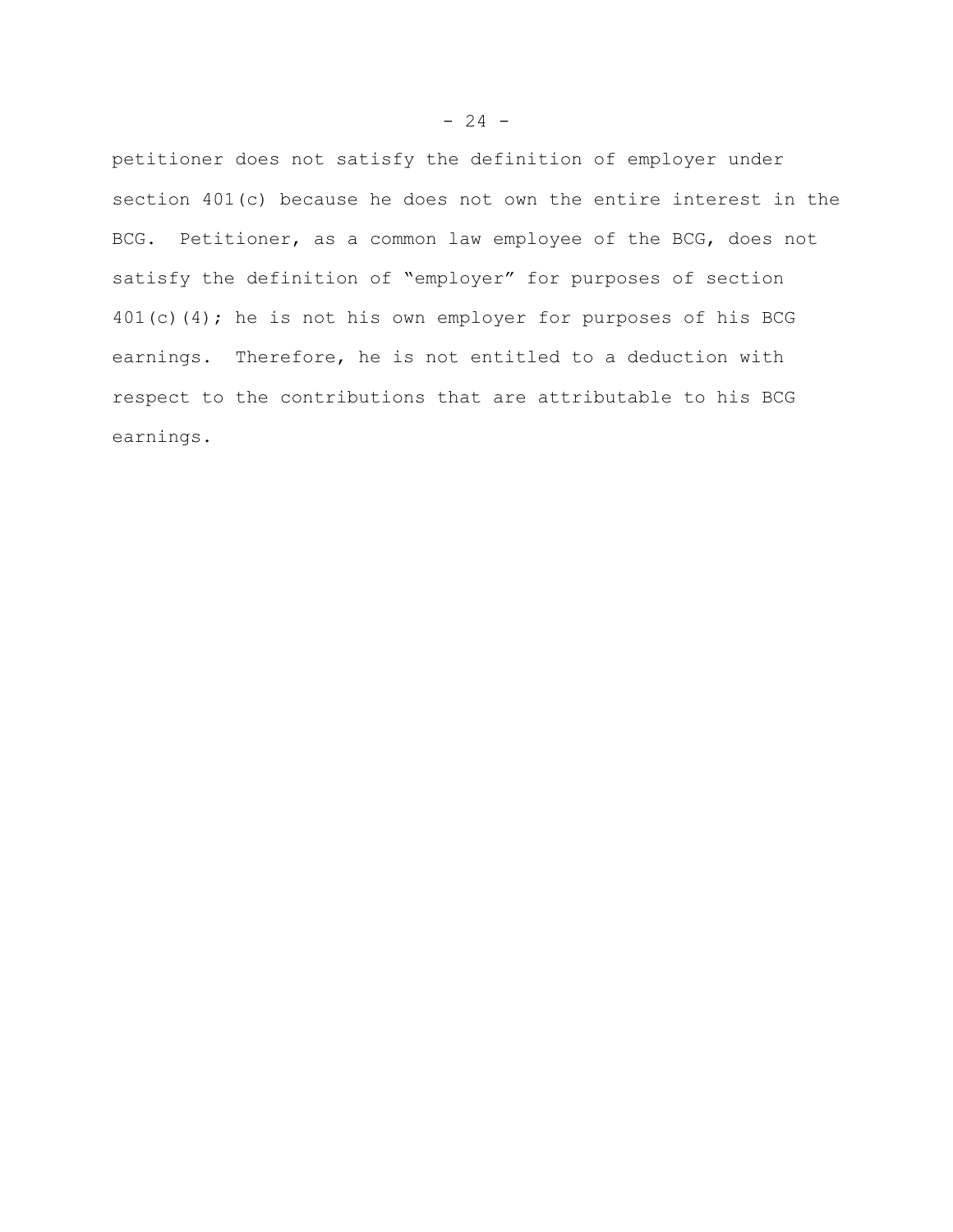# IV. Section 4979<sup>16</sup> Excise Tax<sup>17</sup>

Respondent determined that petitioner is liable for an excise tax of \$178 for excess contributions to his Schedule C SEP plan. Section 408(k)(6)(C)(i) provides that any excess contribution under an SEP plan shall be treated as an excess contribution for purposes of section  $4979$ . See sec.  $4979$ (e)(4). Section 4979 imposes a  $10$ -percent<sup>18</sup> tax on employers who make excess contributions to an SEP plan.

Petitioner asserts that even if he did make an excess contribution to his SEP plan, he nonetheless should not be taxed for any excess contributions for 2003. He notes that section 4973 requires that the Court determine the excess funding amount as of the close of the taxable year; i.e., 2003.<sup>19</sup> Because he did not make his SEP plan contribution until 2004, petitioner

 $17$ Petitioner alleged that respondent abandoned this issue. Respondent raised the issue in his pretrial memorandum as well as in his reply brief; the issue was not abandoned or conceded.

 $19$ Sec. 4979 contains a similar provision. See sec. 4979(a).

 $- 25 -$ 

<sup>&</sup>lt;sup>16</sup>Respondent determined that petitioner is liable for an excise tax of \$178 under sec. 4973(a) for overfunding his consultant business SEP plan. Sec. 4973 imposes a 6-percent tax on individuals who make excess contributions to individual retirement accounts (IRA), annuities, or similar plans. An excess contribution is defined as an amount contributed to an IRA less any qualified rollovers and less the amount allowable as a deduction under sec. 219. See secs.  $4973(b)(1)$ ,  $404(h)$ ,  $(k)(6)$  $(C)$  $(i)$ .

Sec. 219, however, does not apply with respect to an employer contribution to an SEP plan. See sec. 219(b).

 $18$ Respondent asserted only a 6-percent excise tax; consequently, respondent is limited to the 6-percent excise tax.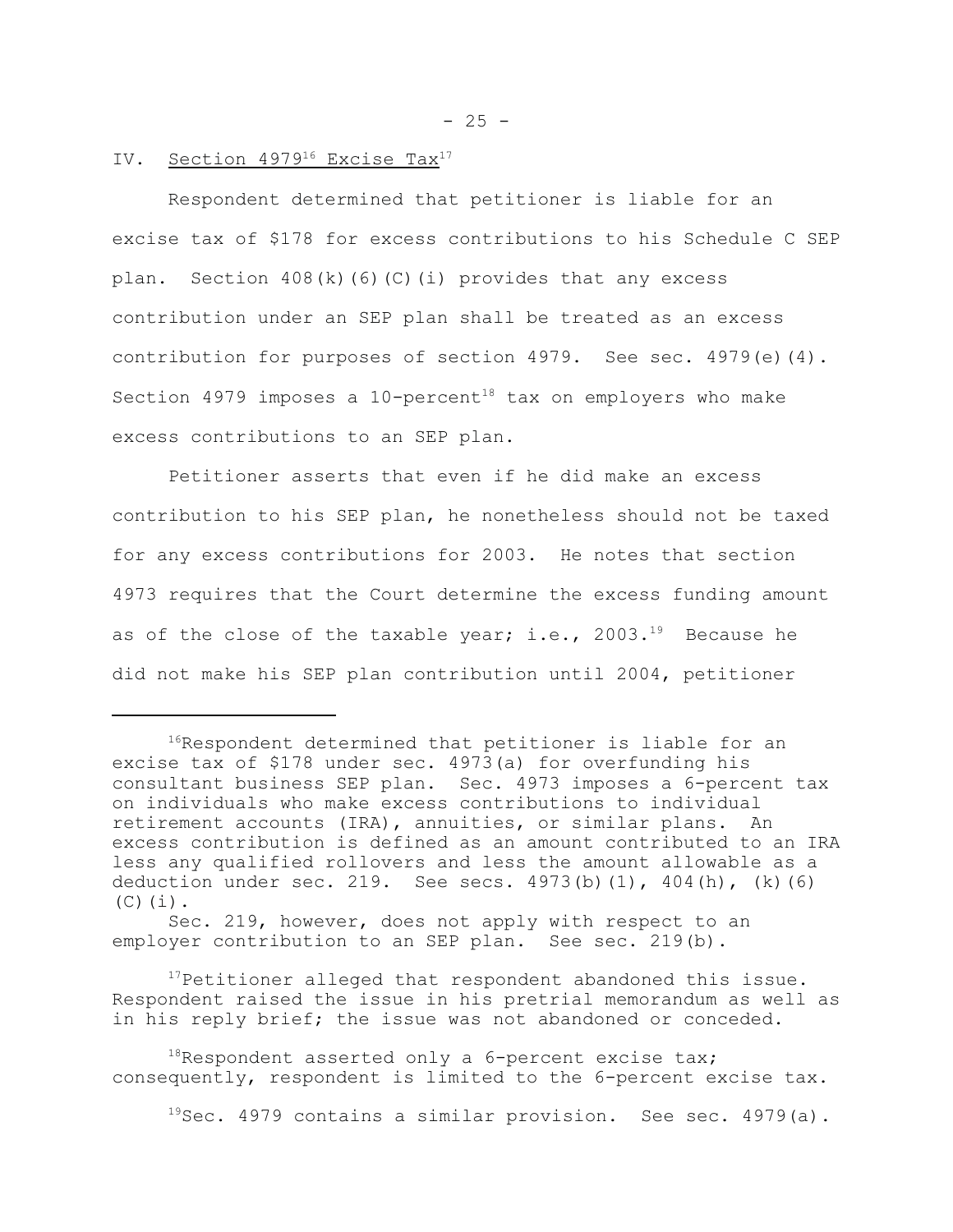suggests that any excess contribution would have been made in 2004.

Section 404 addresses this inaccurate assumption. Section 404(a) provides the general rules relating to retirement savings and specifies the time when contributions to a retirement plan are deemed made. Under section 404(a)(6), a taxpayer shall be deemed to have made a contribution for a taxable year if the contribution is made on account of the taxable year and is made not later than the time prescribed by law for filing the return for the taxable year. See also sec.  $404(h)(1)(B)$ . Accordingly, for purposes of the excise tax calculation, petitioner's 2003 SEP plan contribution, although paid in 2004, is deemed paid in 2003.<sup>20</sup> Therefore, petitioner's argument based on timing fails. Respondent's determination that petitioner must pay a 6-percent excise tax of \$178 on the excess contribution is sustained.

### V. Accuracy-Related Penalty

Respondent determined that petitioner is liable for an accuracy-related penalty under section 6662(a). Section 6662(a) imposes a 20-percent penalty on the portion of an underpayment attributable to any one of various factors, including negligence or disregard of rules or regulations. See sec. 6662(b)(1). "Negligence" includes any failure to make a reasonable attempt to

<sup>&</sup>lt;sup>20</sup>Petitioner timely filed his 2003 Federal income tax return and does not contest that he computed his SEP plan contribution on the basis of his 2003 BCG and consulting firm earnings.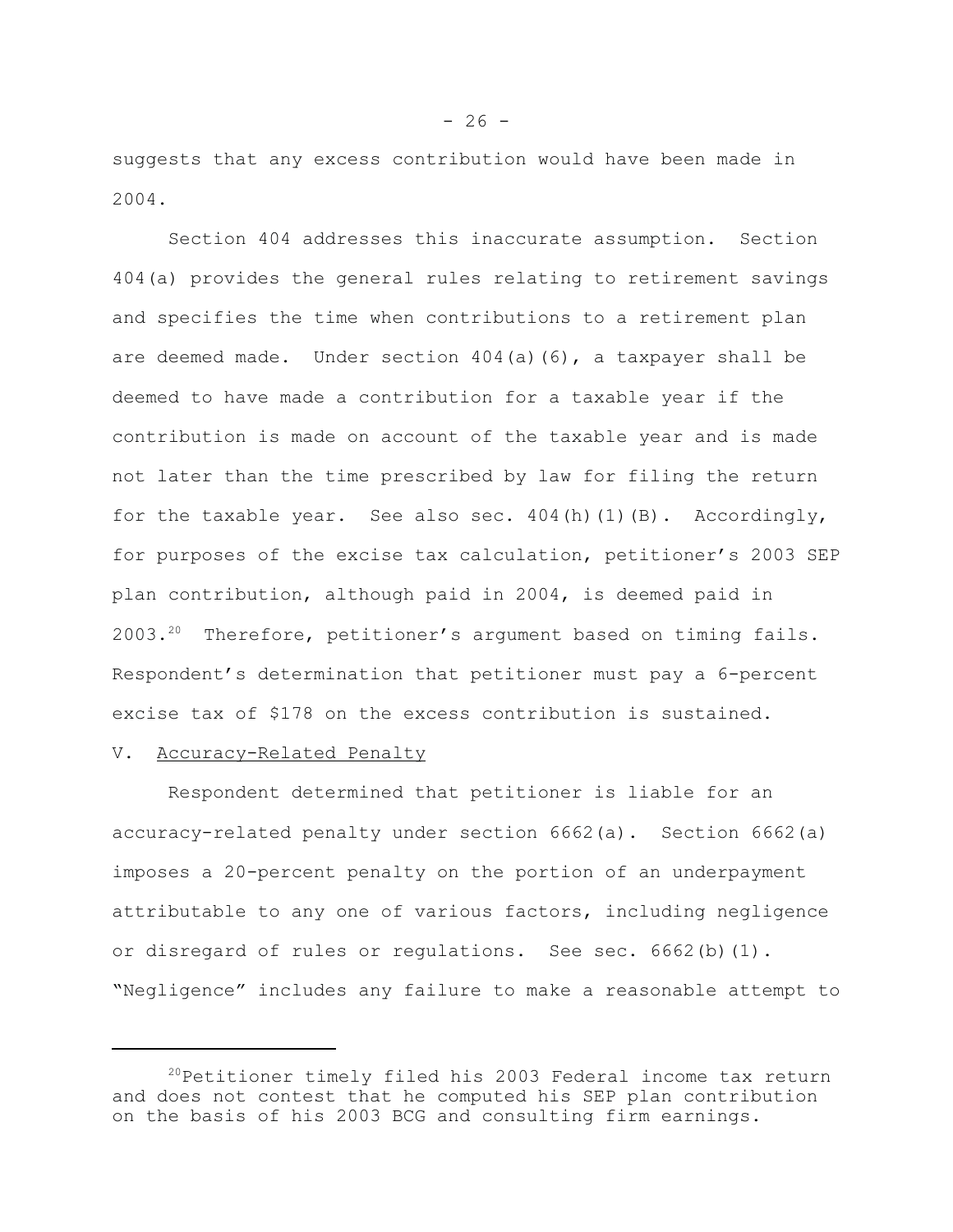comply with the provisions of the Code, including any failure to keep adequate books and records or to substantiate items properly. See sec.  $6662(c)$ ; sec.  $1.6662-3(b)(1)$ , Income Tax Regs. Under section  $7491(c)$ , respondent has the burden of production with respect to the accuracy-related penalty. See Higbee v. Commissioner, 116 T.C. 438, 446 (2001).

Section 6664(c)(1) provides an exception to the section 6662(a) penalty if it is shown that there was reasonable cause for any portion of the underpayment and the taxpayer acted in good faith. The determination of whether a taxpayer acted with reasonable cause and in good faith is made on a case-by-case basis, taking into account all the pertinent facts and circumstances. Sec. 1.6664-4(b)(1), Income Tax Regs. The most important factor is the extent of the taxpayer's effort to assess his proper tax liability. Id. Circumstances that may indicate reasonable cause and good faith include an honest misunderstanding of fact or law that is reasonable in view of the taxpayer's experience, knowledge, and education. Id.

Reliance on the advice of a professional, such as a certified public accountant, may also constitute reasonable cause as a defense to an accuracy-related penalty if, under all the facts and circumstances, such reliance is reasonable and the taxpayer acted in good faith. Secs.  $6662(a)$ ,  $6664(c)(1)$ ; Freytag v. Commissioner, 89 T.C. 849, 888 (1987), affd. 904 F.2d 1011

 $- 27 -$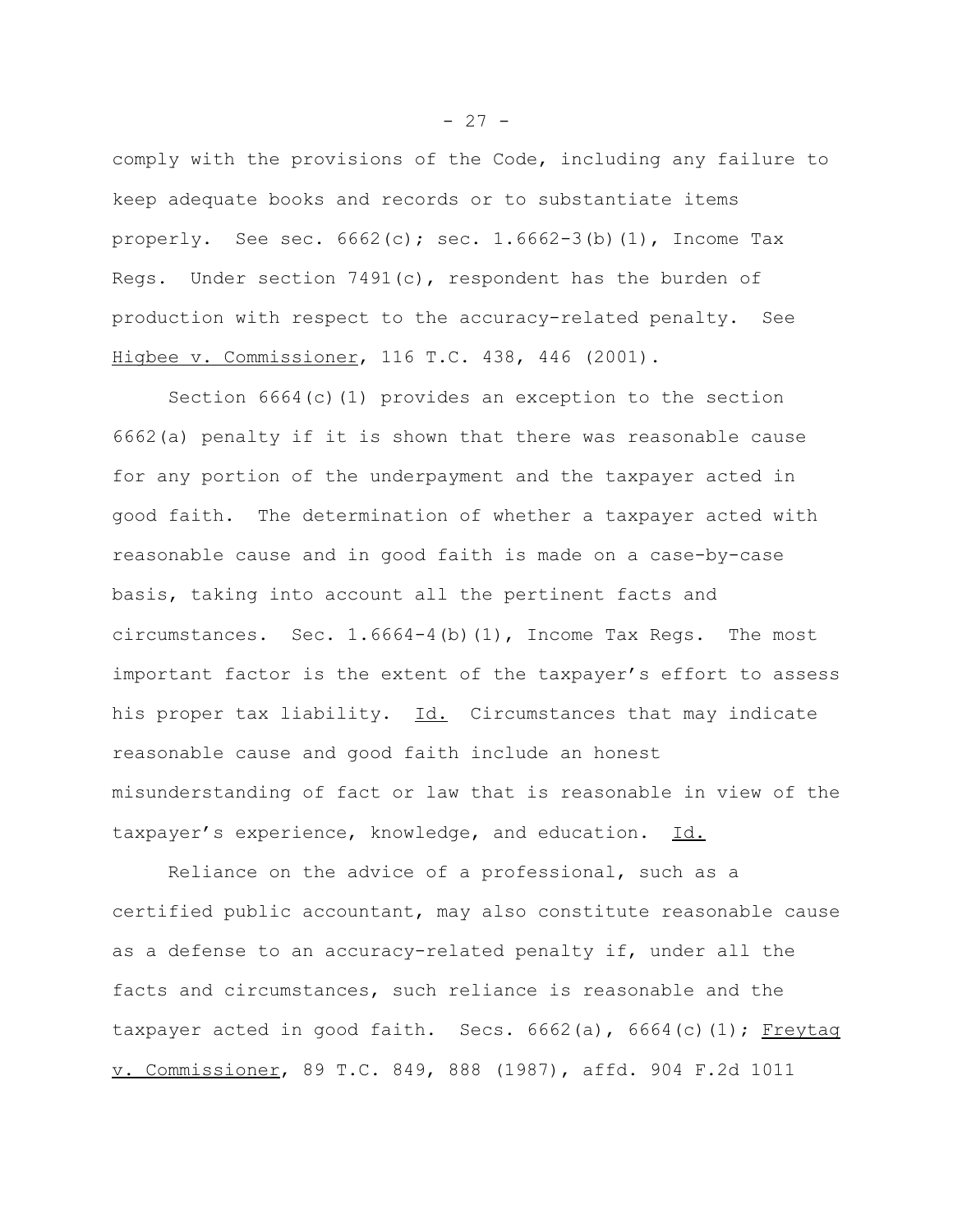(5th Cir. 1990), affd. 501 U.S. 868 (1991). However, a taxpayer is not relieved from liability for the addition to tax for negligence merely by shifting the responsibility to a tax professional. Enoch v. Commissioner, 57 T.C. 781, 802 (1972). Reliance on an expert is not an absolute defense but is a factor to be considered. Freytag v. Commissioner, supra at 888. A taxpayer's reliance must be in good faith and demonstrably reasonable. Ewing v. Commissioner, 91 T.C. 396, 423 (1988), affd. without published opinion 940 F.2d 1534 (9th Cir. 1991); Freytag v. Commissioner, supra at 888-889. In such a case, a taxpayer will be entitled to rely upon an expert's advice, even if the expert's advice should prove to be erroneous. Jackson v. Commissioner, 86 T.C. 492, 539 (1986), affd. 864 F.2d 1521 (10th Cir. 1989).

Petitioner has been a sole proprietor for many years and has paid his own Federal income and self-employment taxes. In addition to his own understanding of his relationship with the BCG, petitioner had the assistance of a tax return preparer, who had prepared his tax returns for over 25 years and prepared his 2003 return. Petitioner's tax return preparer also agreed, on his understanding of petitioner's employment relationship with the BCG, that his earnings were reportable on Schedule C. Petitioner relied, in good faith, on his tax return preparer.

 $- 28 -$